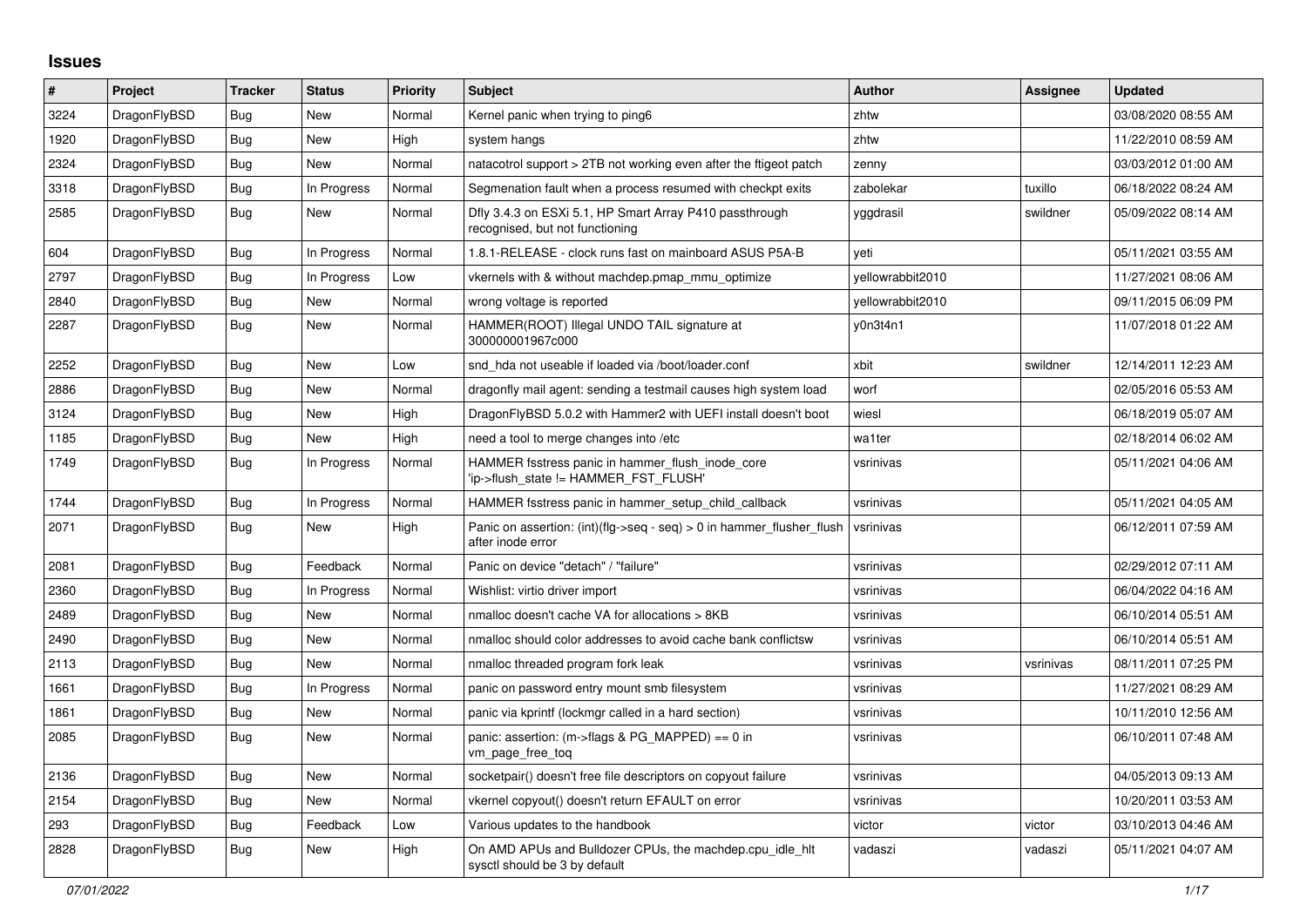| #    | Project      | <b>Tracker</b> | <b>Status</b> | <b>Priority</b> | Subject                                                                                                   | <b>Author</b> | <b>Assignee</b> | <b>Updated</b>      |
|------|--------------|----------------|---------------|-----------------|-----------------------------------------------------------------------------------------------------------|---------------|-----------------|---------------------|
| 3295 | DragonFlyBSD | Bug            | In Progress   | Normal          | Adapt devel/libvirt for nvmm                                                                              | tuxillo       | tuxillo         | 11/03/2021 04:56 PM |
| 2636 | DragonFlyBSD | Bug            | Feedback      | Low             | Add -x flag to iostat (a la solaris)                                                                      | tuxillo       |                 | 05/11/2021 04:07 AM |
| 2630 | DragonFlyBSD | Bug            | New           | Normal          | Bring in latest iconv fixes from FreeBSD10 as well as csmapper<br>updates                                 | tuxillo       |                 | 05/11/2021 03:54 AM |
| 3314 | DragonFlyBSD | Bug            | New           | Normal          | Bring virtio_console(4) from FreeBSD                                                                      | tuxillo       | tuxillo         | 05/29/2022 08:24 AM |
| 2283 | DragonFlyBSD | Bug            | New           | Normal          | DFBSD DragonFly v2.13.0.957.g4f459 - pmap_release: page<br>should already be gone 0xc27120bc              | tuxillo       |                 | 01/23/2012 03:03 AM |
| 1332 | DragonFlyBSD | Bug            | Feedback      | Normal          | DFBSD 2.2 - Booting usbcdrom/usbsticks on thinkpad hangs on<br>"BTX Halted"                               | tuxillo       |                 | 05/11/2021 04:00 AM |
| 2078 | DragonFlyBSD | Bug            | New           | Normal          | DFBSD i386 v2.11.0.201.g3ed2f - Panic during installworld into a<br>vn0 device                            | tuxillo       |                 | 05/19/2011 07:50 PM |
| 2084 | DragonFlyBSD | Bug            | New           | Normal          | DFBSD v2.11.0.242.g4d317 - panic: zone: entry not free                                                    | tuxillo       |                 | 07/03/2012 01:23 AM |
| 2129 | DragonFlyBSD | Bug            | New           | Normal          | DFBSD v2.11.0.661.gf9438 i386 - panic: lockmgr thrd_sleep                                                 | tuxillo       |                 | 09/05/2011 09:49 AM |
| 2166 | DragonFlyBSD | Bug            | New           | Normal          | DFBSD v2.13.0.109.g05b9d - Strange lockups                                                                | tuxillo       |                 | 10/29/2011 11:20 AM |
| 2171 | DragonFlyBSD | <b>Bug</b>     | <b>New</b>    | Normal          | DFBSD v2.13.0.151.gdc8442 - panic: assertion "(*ptep &<br>$(PG_MANAGED PG_V)) == PG_V"$                   | tuxillo       |                 | 11/04/2011 05:06 PM |
| 1959 | DragonFlyBSD | Bug            | <b>New</b>    | Normal          | DFBSD v2.9.1.422.gc98f2 - Panic during boot - IPv6 and PF                                                 | tuxillo       |                 | 01/13/2011 03:37 AM |
| 2358 | DragonFlyBSD | Bug            | In Progress   | Normal          | DFBSD v3.0.2.32.g928ca - panic: hammer: insufficient undo FIFO<br>space!                                  | tuxillo       | tuxillo         | 05/10/2021 02:50 AM |
| 2345 | DragonFlyBSD | Bug            | In Progress   | Normal          | DFBSD v3.1.0.457.gd679f - NFS panic on diskless station                                                   | tuxillo       |                 | 04/07/2012 05:22 PM |
| 2351 | DragonFlyBSD | Bug            | In Progress   | Normal          | DFBSD v3.1.0.579.g44ccf - Stuck during startup, random freezes                                            | tuxillo       |                 | 04/24/2012 08:21 AM |
| 2498 | DragonFlyBSD | <b>Bug</b>     | New           | Normal          | DFBSD v3.2.2-RELEASE - LIST_FIRST(&bp->b_dep) == NULL"<br>failed in vfs_vmio_release                      | tuxillo       |                 | 05/31/2022 04:09 PM |
| 2495 | DragonFlyBSD | Bug            | New           | High            | DFBSD v3.3.0.960.g553fe7 - ocnt != 0" failed in<br>prop object release                                    | tuxillo       |                 | 05/31/2022 04:08 PM |
| 2556 | DragonFlyBSD | Bug            | Feedback      | Normal          | DragonFly v3.5.0.81.gd3479 - Process signal weirdness                                                     | tuxillo       |                 | 12/17/2013 03:48 PM |
| 2638 | DragonFlyBSD | <b>Bug</b>     | Feedback      | High            | Fix machdep.pmap mmu optimize                                                                             | tuxillo       |                 | 05/11/2021 04:07 AM |
| 2647 | DragonFlyBSD | <b>Bug</b>     | New           | Normal          | HAMMER panic on 3.6.0                                                                                     | tuxillo       |                 | 05/11/2021 03:54 AM |
| 2641 | DragonFlyBSD | <b>Bug</b>     | New           | Normal          | Panic when loading natapci as module                                                                      | tuxillo       |                 | 05/11/2021 03:54 AM |
| 2629 | DragonFlyBSD | <b>Bug</b>     | New           | Normal          | Replace gcc44 with llvm34, clang34, and libc++                                                            | tuxillo       |                 | 06/02/2014 02:30 PM |
| 3157 | DragonFlyBSD | <b>Bug</b>     | New           | Normal          | TP-Link UE300 not working in 5.2-RELEASE                                                                  | tuxillo       |                 | 11/15/2018 02:08 PM |
| 2631 | DragonFlyBSD | Bug            | In Progress   | Low             | Verify library versioning current with full package build and switch it<br>on (after publishing packages) | tuxillo       |                 | 05/11/2021 04:06 AM |
| 2282 | DragonFlyBSD | <b>Bug</b>     | In Progress   | Normal          | gdb segfaults with certain corefiles                                                                      | tuxillo       |                 | 01/18/2012 04:40 PM |
| 1867 | DragonFlyBSD | <b>Bug</b>     | <b>New</b>    | Normal          | it(4) motherboard and fan problems                                                                        | tuxillo       |                 | 07/08/2011 10:48 AM |
| 3196 | DragonFlyBSD | <b>Bug</b>     | New           | Normal          | test issue after redmine upgrade (2)                                                                      | tuxillo       |                 | 07/05/2019 04:33 AM |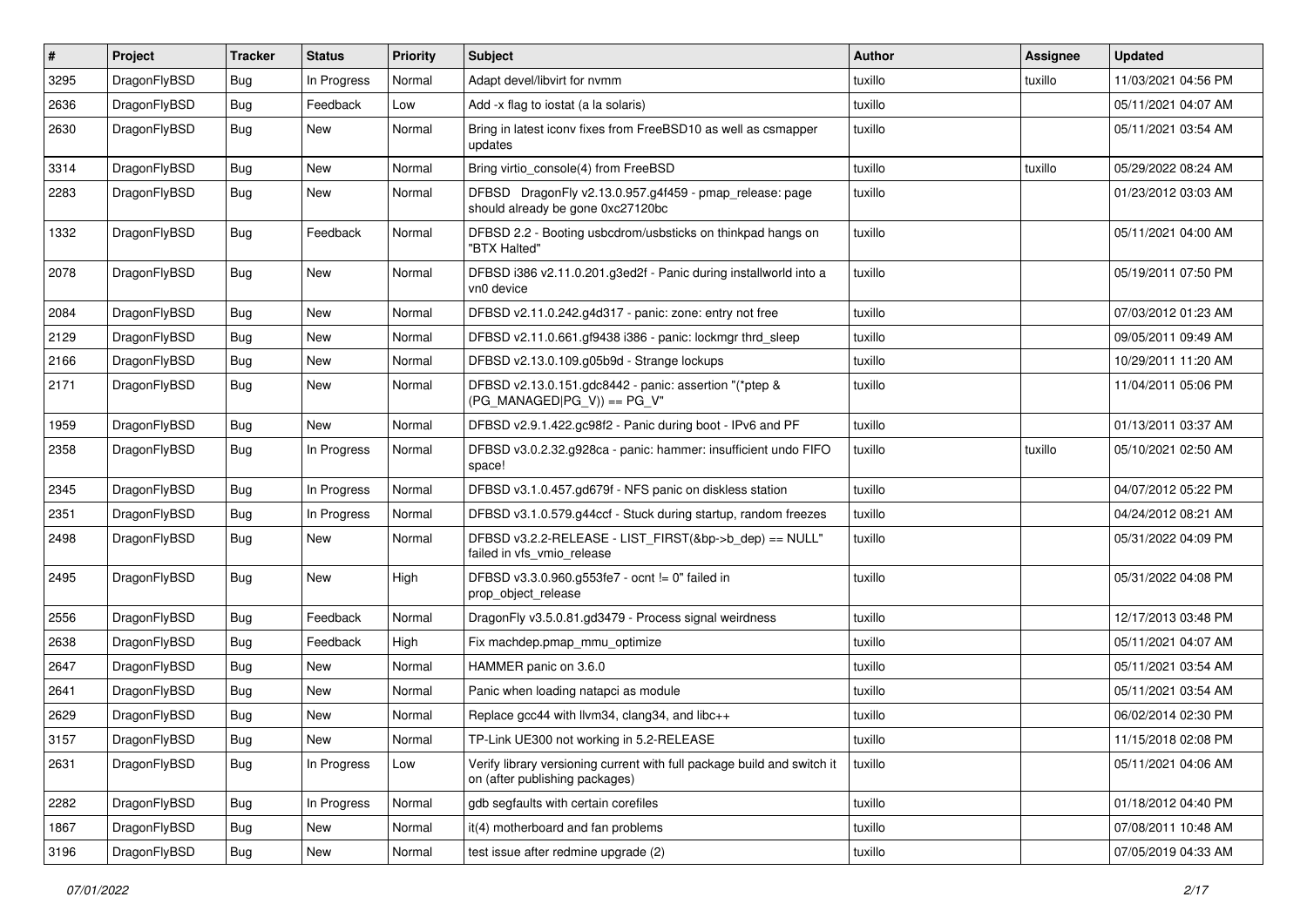| #    | Project      | <b>Tracker</b> | <b>Status</b> | <b>Priority</b> | Subject                                                                                | <b>Author</b>     | <b>Assignee</b> | <b>Updated</b>      |
|------|--------------|----------------|---------------|-----------------|----------------------------------------------------------------------------------------|-------------------|-----------------|---------------------|
| 1819 | DragonFlyBSD | Bug            | In Progress   | Low             | truss - Major revamping task list                                                      | tuxillo           | tuxillo         | 11/27/2021 08:45 AM |
| 2224 | DragonFlyBSD | <b>Bug</b>     | <b>New</b>    | Normal          | v2.13.0.291.gaa7ec - Panic on fq while installing world                                | tuxillo           |                 | 11/18/2011 01:40 AM |
| 2140 | DragonFlyBSD | <b>Bug</b>     | New           | High            | hammer io delallocate panic with 'duplicate entry' message                             | ttw               |                 | 10/07/2011 12:22 PM |
| 3208 | DragonFlyBSD | <b>Bug</b>     | New           | Normal          | Crash related to nfsd                                                                  | tse               |                 | 06/11/2020 05:52 AM |
| 3197 | DragonFlyBSD | <b>Bug</b>     | <b>New</b>    | Normal          | DragonFly upgrades                                                                     | tse               |                 | 04/18/2020 04:18 PM |
| 3199 | DragonFlyBSD | <b>Bug</b>     | New           | Normal          | PFS label not found panic                                                              | tse               |                 | 08/21/2019 03:51 AM |
| 3225 | DragonFlyBSD | <b>Bug</b>     | <b>New</b>    | Normal          | nfsd freeze when using qemu                                                            | tse               |                 | 03/17/2020 11:52 AM |
| 3170 | DragonFlyBSD | <b>Bug</b>     | <b>New</b>    | Normal          | repeatable nfsd crash                                                                  | tse               |                 | 06/11/2020 05:52 AM |
| 3231 | DragonFlyBSD | <b>Bug</b>     | New           | Normal          | wifi drops on 5.8                                                                      | tse               |                 | 04/06/2020 05:08 AM |
| 806  | DragonFlyBSD | <b>Bug</b>     | Feedback      | Normal          | boot error on MacBook                                                                  | tralamazza        |                 | 06/04/2022 05:28 AM |
| 3319 | DragonFlyBSD | <b>Bug</b>     | New           | Normal          | setproctitle() calls can change effect of later setproctitle() calls                   | tonyc             |                 | 06/29/2022 06:10 PM |
| 3252 | DragonFlyBSD | <b>Bug</b>     | New           | Normal          | tcsetattr/tcgetattr set errno incorrectly on non-TTY                                   | tonyc             |                 | 10/26/2020 09:34 PM |
| 1579 | DragonFlyBSD | <b>Bug</b>     | Feedback      | Normal          | dfly 2.4.1 does not like HP DL360G4p and Smart Array 6400 with<br>MSA20                | tomaz.borstnar    | tuxillo         | 06/02/2014 02:44 PM |
| 1282 | DragonFlyBSD | <b>Bug</b>     | Feedback      | Normal          | panic (trap 12) when booting SMP kernel on Atom 330 (dual core)                        | tomaz.borstnar    |                 | 05/11/2021 04:00 AM |
| 2473 | DragonFlyBSD | Bug            | <b>New</b>    | Normal          | Kernel crash when trying to up the wpi0 device (Dfly<br>v3.3.0.758.g47388-DEVELOPMENT) | tomaz             |                 | 02/24/2014 08:50 AM |
| 2931 | DragonFlyBSD | <b>Bug</b>     | New           | Low             | 'gdb' of 'vkernel' unable to print backtrace                                           | tofergus          |                 | 07/26/2016 01:51 PM |
| 2930 | DragonFlyBSD | <b>Bug</b>     | New           | High            | 'objcache' causes panic during 'nfs_readdir'                                           | tofergus          |                 | 07/26/2016 01:09 PM |
| 2812 | DragonFlyBSD | <b>Bug</b>     | New           | Normal          | Panic on Intel DE3815TYKHE                                                             | tmorp             |                 | 05/14/2015 03:14 PM |
| 3266 | DragonFlyBSD | <b>Bug</b>     | <b>New</b>    | High            | Filesystems broken due to "KKASSERT(count &<br>TOK_COUNTMASK);"                        | tkusumi           |                 | 03/15/2021 01:21 PM |
| 3249 | DragonFlyBSD | <b>Bug</b>     | <b>New</b>    | Normal          | HAMMER2 fsync(2) not working properly                                                  | tkusumi           |                 | 09/21/2020 07:07 AM |
| 3246 | DragonFlyBSD | <b>Bug</b>     | New           | Normal          | HAMMER2 unable to handle ENOSPC properly                                               | tkusumi           |                 | 09/04/2020 11:11 AM |
| 3269 | DragonFlyBSD | <b>Bug</b>     | In Progress   | Normal          | Is double-buffer'd buf still required by HAMMER2?                                      | tkusumi           |                 | 05/12/2021 04:09 PM |
| 2857 | DragonFlyBSD | <b>Bug</b>     | New           | Normal          | hammer stalls via bitcoin-qt                                                           | tkusumi           |                 | 11/30/2015 06:52 AM |
| 3312 | DragonFlyBSD | Submit         | New           | Normal          | hammer2: redundant chain modify after chain creation                                   | tkusumi           |                 | 05/15/2022 01:35 PM |
| 3316 | DragonFlyBSD | Bug            | New           | Normal          | hammer2_dirent_create() allows creating >1 dirents with the same<br>name               | tkusumi           |                 | 06/05/2022 12:35 PM |
| 3142 | DragonFlyBSD | Submit         | New           | Normal          | lib/libdmsg: Unbreak using new API EVP_CIPHER_CTX_new()                                | tkusumi           |                 | 07/08/2018 04:18 AM |
| 3184 | DragonFlyBSD | Bug            | New           | Normal          | tsleep(9) return value when PCATCH specified                                           | tkusumi           |                 | 04/03/2019 06:49 AM |
| 2459 | DragonFlyBSD | <b>Bug</b>     | Feedback      | Normal          | apic problems with HP Probook 4510s                                                    | thowe             |                 | 11/27/2021 08:22 AM |
| 1984 | DragonFlyBSD | <b>Bug</b>     | New           | Normal          | hammer mount fails after crash - HAMMER: FIFO record bad head<br>signature             | thomas.nikolajsen |                 | 03/08/2011 06:57 PM |
| 285  | DragonFlyBSD | Bug            | Feedback      | Low             | interrupt latency with re without ip address configured                                | thomas.nikolajsen |                 | 02/20/2014 10:30 AM |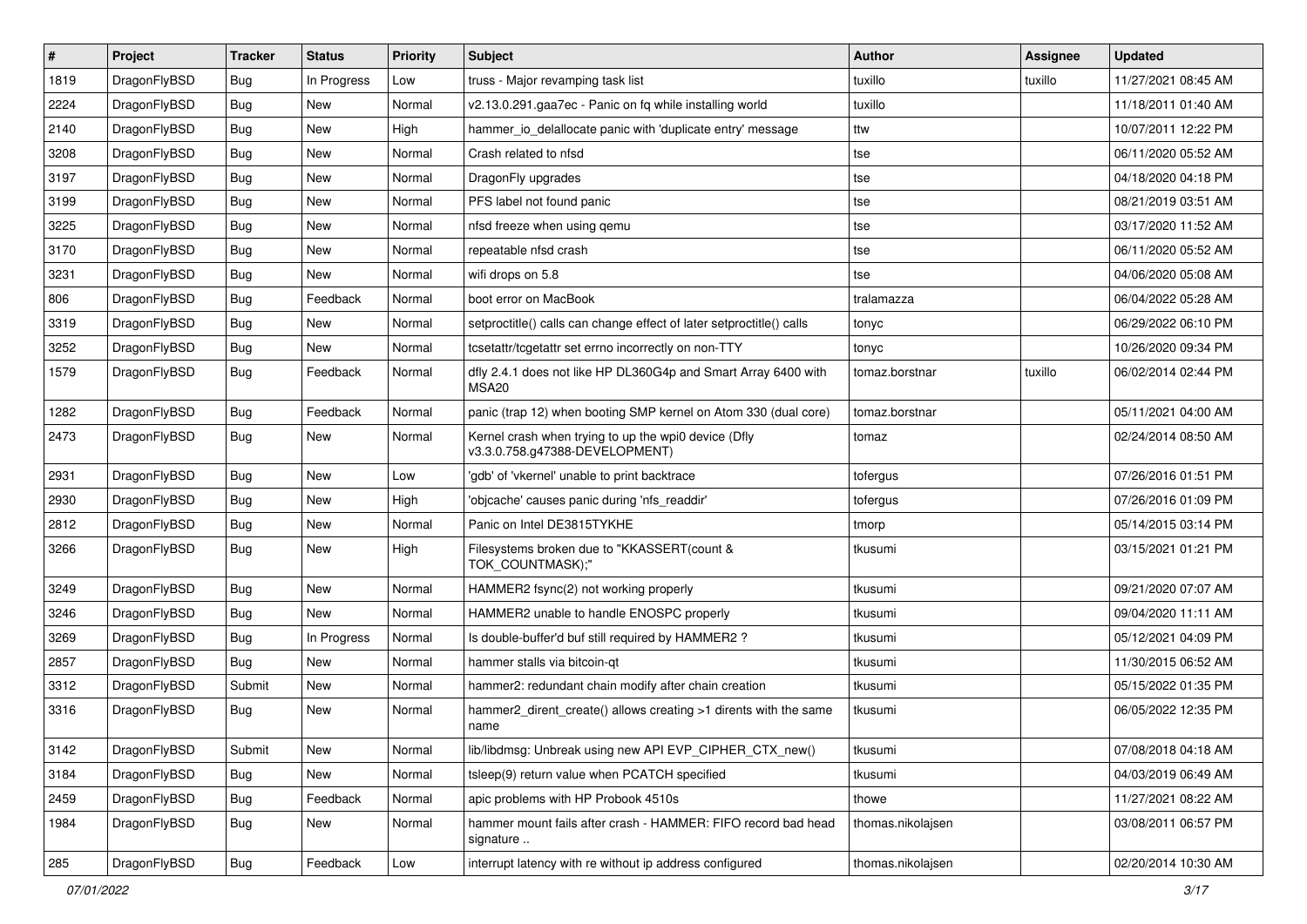| #    | Project      | <b>Tracker</b> | <b>Status</b> | <b>Priority</b> | Subject                                                                                                  | <b>Author</b>     | <b>Assignee</b> | <b>Updated</b>      |
|------|--------------|----------------|---------------|-----------------|----------------------------------------------------------------------------------------------------------|-------------------|-----------------|---------------------|
| 2609 | DragonFlyBSD | Bug            | New           | Normal          | master: panic: assertion<br>"LWKT_TOKEN_HELD_ANY(vm_object_token(object))" failed in<br>swp pager lookup | thomas.nikolajsen |                 | 11/28/2013 11:36 AM |
| 2436 | DragonFlyBSD | Bug            | New           | Normal          | panic: assertion "lp->lwp_qcpu == dd->cpuid" failed in<br>dfly_acquire_curproc                           | thomas.nikolajsen |                 | 01/23/2013 11:07 AM |
| 2296 | DragonFlyBSD | Bug            | In Progress   | High            | panic: assertion "m->wire count > 0" failed                                                              | thomas.nikolajsen |                 | 08/30/2012 06:09 AM |
| 1127 | DragonFlyBSD | <b>Bug</b>     | Feedback      | Low             | cdrom drive not detected                                                                                 | tgr               | corecode        | 01/15/2015 08:55 AM |
| 3113 | DragonFlyBSD | <b>Bug</b>     | In Progress   | Urgent          | Booting vKernel fails due being out of swap space                                                        | tcullen           |                 | 05/11/2021 04:14 AM |
| 3135 | DragonFlyBSD | Submit         | New           | Normal          | Add EVFILT_RECV and EVFILT_SEND                                                                          | tautolog          |                 | 05/25/2018 09:59 PM |
| 2921 | DragonFlyBSD | Submit         | <b>New</b>    | Normal          | Allow moused to accept userland mouse events                                                             | tautolog          |                 | 05/11/2021 04:08 AM |
| 3036 | DragonFlyBSD | <b>Bug</b>     | New           | Normal          | panic in icmp redirect start() ASSERT IN NETISR(0)                                                       | tautolog          |                 | 05/11/2017 07:27 PM |
| 3205 | DragonFlyBSD | <b>Bug</b>     | Feedback      | High            | Go compiler net test failing                                                                             | t dfbsd           | tuxillo         | 05/10/2021 02:45 AM |
| 2915 | DragonFlyBSD | <b>Bug</b>     | <b>New</b>    | High            | Hammer mirror-copy problem                                                                               | : dfbsd           |                 | 08/25/2016 05:28 AM |
| 3217 | DragonFlyBSD | <b>Bug</b>     | New           | Normal          | rescue tools: make install fails if rescue folder doesn't exist                                          | t_dfbsd           |                 | 11/27/2019 08:16 PM |
| 1907 | DragonFlyBSD | <b>Bug</b>     | <b>New</b>    | Normal          | Hammer crash in hammer_flusher_flush()                                                                   | swildner          |                 | 11/11/2010 05:07 AM |
| 2509 | DragonFlyBSD | <b>Bug</b>     | <b>New</b>    | Normal          | Redefinition of DIRBLKSIZ in restore(8)                                                                  | swildner          |                 | 06/04/2022 04:40 AM |
| 1913 | DragonFlyBSD | <b>Bug</b>     | New           | Normal          | panic: assertion: ip->flush_state != HAMMER_FST_FLUSH in<br>hammer_flush_inode_core                      | swildner          |                 | 11/20/2010 05:27 PM |
| 243  | DragonFlyBSD | Bug            | Feedback      | Normal          | weird behavior in the shell                                                                              | swildner          |                 | 05/31/2022 02:51 PM |
| 2082 | DragonFlyBSD | <b>Bug</b>     | New           | Normal          | dfbsd 2.10.1 amd64 - mc port build error with 'bmake bin-install'                                        | sun-doctor        |                 | 05/25/2011 07:18 PM |
| 2020 | DragonFlyBSD | <b>Bug</b>     | New           | Low             | Port brcm80211 driver from Linux to DragonFly BSD                                                        | studer            |                 | 03/05/2011 10:54 PM |
| 2004 | DragonFlyBSD | <b>Bug</b>     | New           | Normal          | LWKT_WAIT_IPIQ panic                                                                                     | steve             |                 | 03/08/2011 05:46 PM |
| 2055 | DragonFlyBSD | <b>Bug</b>     | <b>New</b>    | Normal          | ssh + IPV6 + bridge => connection freezes                                                                | steve             |                 | 04/24/2011 07:13 PM |
| 3129 | DragonFlyBSD | <b>Bug</b>     | <b>New</b>    | High            | Kernel panic with 5.2.0 on A2SDi-4C-HLN4F                                                                | stateless         |                 | 04/24/2018 12:50 AM |
| 2587 | DragonFlyBSD | <b>Bug</b>     | New           | Normal          | SATA DVD writer not detected by DragonFly                                                                | srussell          |                 | 09/04/2020 08:55 AM |
| 2077 | DragonFlyBSD | <b>Bug</b>     | <b>New</b>    | Normal          | USB devices conflicting                                                                                  | srussell          |                 | 05/17/2011 05:12 PM |
| 2586 | DragonFlyBSD | <b>Bug</b>     | New           | Normal          | pf: "modulate" state seems problematic                                                                   | srussell          |                 | 09/25/2013 07:36 PM |
| 2936 | DragonFlyBSD | <b>Bug</b>     | <b>New</b>    | Normal          | loader.efi crashes while loading kernel                                                                  | spaceille         |                 | 08/20/2016 06:17 AM |
| 1964 | DragonFlyBSD | <b>Bug</b>     | <b>New</b>    | Normal          | iwn (panic assertion : wlan assert serialized)                                                           | sjmm.ptr          | josepht         | 02/01/2011 12:57 PM |
| 1786 | DragonFlyBSD | Bug            | New           | Normal          | Calling NULL function pointer initiates panic loop                                                       | sjg               |                 | 10/11/2010 05:28 PM |
| 1302 | DragonFlyBSD | <b>Bug</b>     | In Progress   | Normal          | Checkpoint regression?                                                                                   | sjg               | sjg             | 07/10/2013 05:22 PM |
| 2061 | DragonFlyBSD | <b>Bug</b>     | New           | Normal          | USB keyboard boot panic                                                                                  | sjg               |                 | 05/04/2012 12:20 AM |
| 2141 | DragonFlyBSD | <b>Bug</b>     | New           | Urgent          | loader and/or documentation broken                                                                       | sjg               |                 | 01/20/2012 10:51 AM |
| 1961 | DragonFlyBSD | <b>Bug</b>     | New           | Normal          | Can't create dump from DDB                                                                               | shamaz            |                 | 01/29/2011 09:02 PM |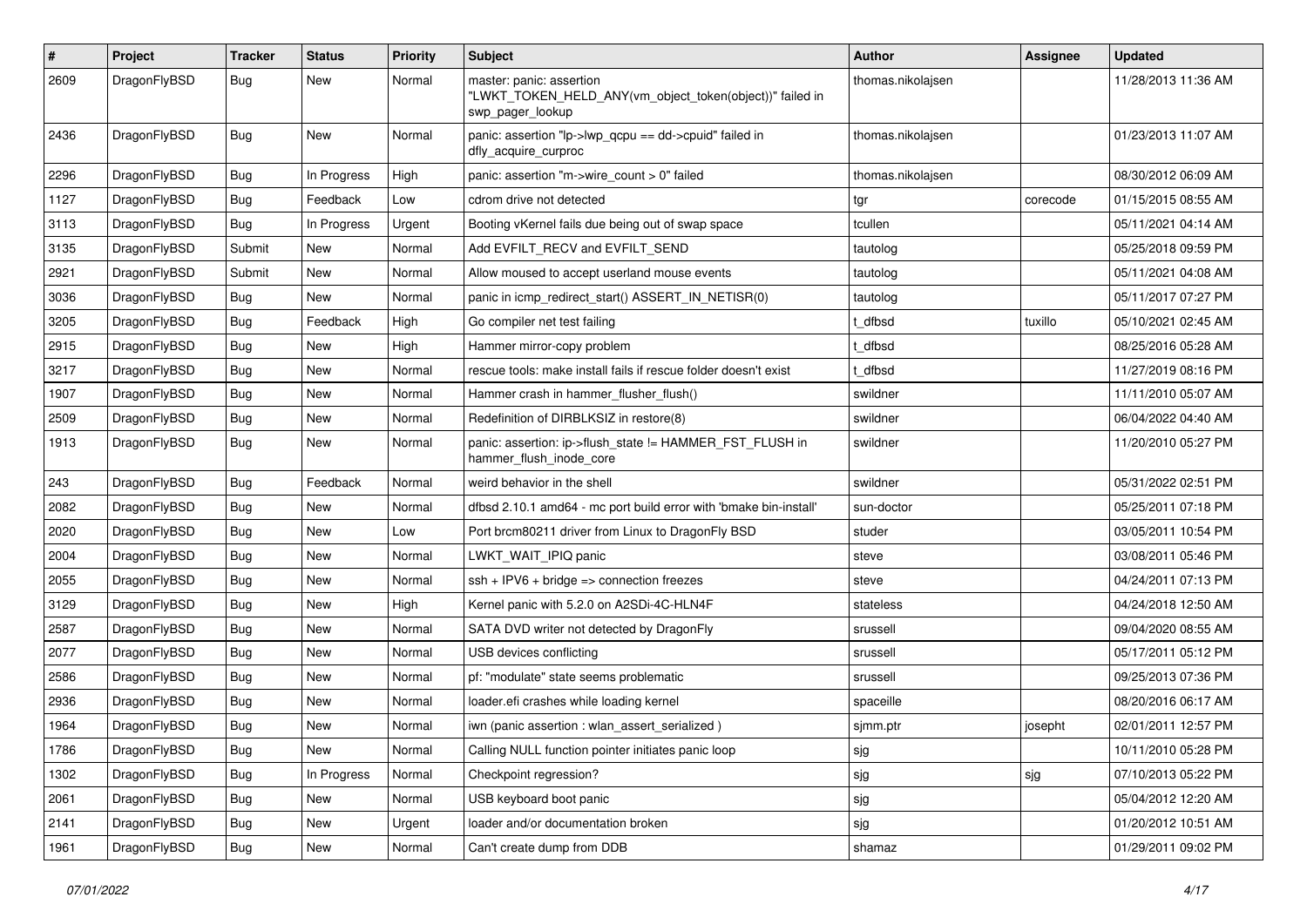| $\sharp$ | Project      | <b>Tracker</b> | <b>Status</b> | <b>Priority</b> | Subject                                                                                         | <b>Author</b> | Assignee | <b>Updated</b>      |
|----------|--------------|----------------|---------------|-----------------|-------------------------------------------------------------------------------------------------|---------------|----------|---------------------|
| 2863     | DragonFlyBSD | <b>Bug</b>     | New           | Normal          | HAMMER synch tid is zero                                                                        | shamaz        |          | 12/12/2015 11:24 PM |
| 2891     | DragonFlyBSD | Bug            | New           | Normal          | Kernel panic in IEEE802.11 related code                                                         | shamaz        |          | 05/29/2016 05:49 PM |
| 1884     | DragonFlyBSD | <b>Bug</b>     | New           | Normal          | System completely freezes while listening music (devbuf: malloc<br>limit exceeded)              | shamaz        |          | 01/24/2011 05:00 PM |
| 2820     | DragonFlyBSD | Bug            | <b>New</b>    | Normal          | TP-Link USB Wi-Fi adapter cannot be reattached to the system                                    | shamaz        |          | 05/22/2015 09:45 PM |
| 1935     | DragonFlyBSD | <b>Bug</b>     | New           | Normal          | mouse does not work after switching between x and console                                       | shamaz        |          | 12/13/2010 10:06 AM |
| 2124     | DragonFlyBSD | Bug            | New           | Normal          | getty repeating too quickly on port /dev/ttyv0                                                  | sgeorge.ml    |          | 09/01/2011 04:28 AM |
| 2347     | DragonFlyBSD | Bug            | Feedback      | High            | Hammer PFSes destroy does not give back full space allocated to<br><b>PFS</b>                   | sgeorge       |          | 07/19/2012 01:11 AM |
| 2396     | DragonFlyBSD | Bug            | Feedback      | High            | Latest 3.1 development version core dumps while destroying master<br><b>PFS</b>                 | sgeorge       |          | 01/23/2013 04:10 PM |
| 2933     | DragonFlyBSD | Submit         | New           | Normal          | Remove unix domain socket support from cat(1)                                                   | sevan         |          | 08/01/2016 08:10 PM |
| 3160     | DragonFlyBSD | Submit         | In Progress   | Normal          | State the implementation difference in pkill/pgrep manual                                       | sevan         | tuxillo  | 06/03/2022 05:15 PM |
| 2924     | DragonFlyBSD | <b>Bug</b>     | New           | Normal          | cat -v fails to tag characters in extended table with M- prefix with<br>some locales            | sevan         |          | 07/11/2016 07:18 AM |
| 2100     | DragonFlyBSD | Bug            | Feedback      | Normal          | devfs related panic                                                                             | sepherosa     | alexh    | 07/10/2011 02:29 PM |
| 2042     | DragonFlyBSD | <b>Bug</b>     | New           | Normal          | kernel panic, when run boot0cfg                                                                 | sepherosa     |          | 05/31/2022 03:01 PM |
| 1944     | DragonFlyBSD | <b>Bug</b>     | New           | Normal          | panic: backing object 0xdea7b258 was somehow re-referenced<br>during collapse!                  | sepherosa     |          | 12/27/2010 02:06 AM |
| 2123     | DragonFlyBSD | Bug            | <b>New</b>    | Normal          | hammer is losing files                                                                          | schmir        |          | 08/30/2011 07:56 PM |
| 3047     | DragonFlyBSD | Bug            | New           | Normal          | <b>HAMMER</b> critical write error                                                              | samuel        |          | 06/19/2019 09:50 AM |
| 2549     | DragonFlyBSD | <b>Bug</b>     | In Progress   | Normal          | netgraph7: Kernel page fault.                                                                   | russiane39    | nant     | 05/10/2013 11:20 PM |
| 2316     | DragonFlyBSD | <b>Bug</b>     | New           | Normal          | Ungraceful invalid password handling for adding a new user in the<br>installer                  | rune          |          | 04/27/2012 11:23 PM |
| 2423     | DragonFlyBSD | Bug            | New           | Urgent          | After multiple panics/locks, hitting KKASSERT in<br>hammer init cursor                          | rumcic        |          | 09/18/2012 02:28 AM |
| 1975     | DragonFlyBSD | <b>Bug</b>     | New           | Normal          | Applications seg fault in select() and poll()                                                   | rumcic        |          | 05/31/2022 02:58 PM |
| 2072     | DragonFlyBSD | <b>Bug</b>     | New           | Normal          | Fatal trap 12: stopped at lwkt_send_ipiq3                                                       | rumcic        |          | 05/17/2011 04:12 AM |
| 1192     | DragonFlyBSD | Submit         | New           | Normal          | KKASSERTs in sys/kern/uipc_{msg,socket}.c are too strict                                        | rumcic        |          | 05/11/2021 04:07 AM |
| 1580     | DragonFlyBSD | Bug            | Feedback      | Normal          | Panic (Fatal trap 12: page fault while in kernel mode) while playing<br>with pf and netif names | rumcic        |          | 12/21/2018 01:21 AM |
| 1250     | DragonFlyBSD | <b>Bug</b>     | Feedback      | Normal          | Panic upon plugging an USB flash drive into the machine                                         | rumcic        |          | 03/10/2013 05:17 AM |
| 1873     | DragonFlyBSD | <b>Bug</b>     | New           | Normal          | Panic upon usb mouse detach and reattaching                                                     | rumcic        |          | 02/01/2011 09:53 AM |
| 998      | DragonFlyBSD | Bug            | In Progress   | Normal          | Unconfiguring a vn while it is mounted                                                          | rumcic        | tuxillo  | 05/11/2021 04:00 AM |
| 1874     | DragonFlyBSD | <b>Bug</b>     | New           | Normal          | mpd listening on all IPs, accepting only on one                                                 | rumcic        |          | 05/08/2011 01:01 PM |
| 1218     | DragonFlyBSD | <b>Bug</b>     | In Progress   | Normal          | panic: assertion: error == 0 in hammer_start_transaction                                        | rumcic        |          | 05/11/2021 04:00 AM |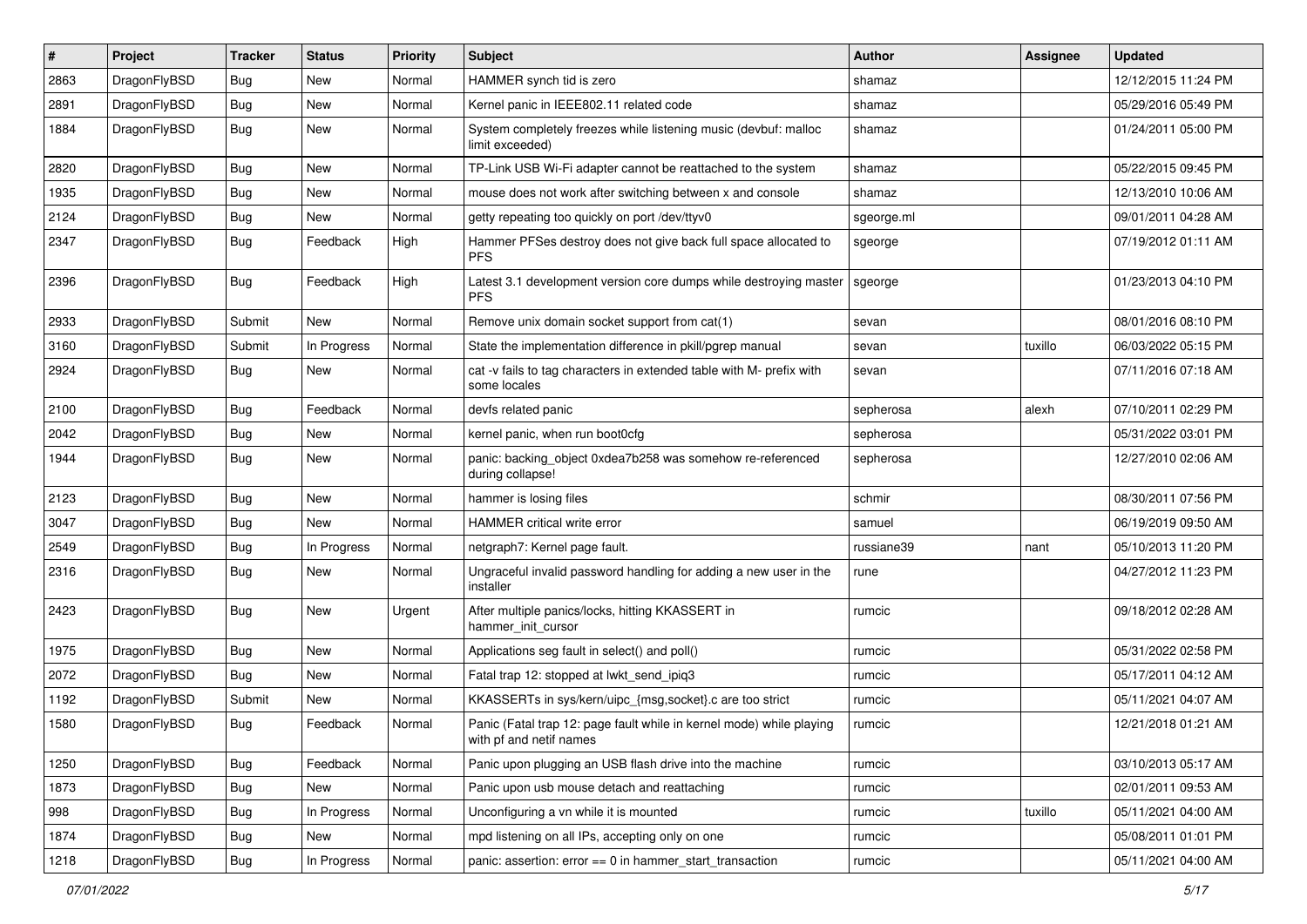| $\pmb{\#}$ | Project      | <b>Tracker</b> | <b>Status</b> | <b>Priority</b> | Subject                                                                                                                                                                                           | <b>Author</b> | Assignee | <b>Updated</b>      |
|------------|--------------|----------------|---------------|-----------------|---------------------------------------------------------------------------------------------------------------------------------------------------------------------------------------------------|---------------|----------|---------------------|
| 1249       | DragonFlyBSD | Bug            | Feedback      | Normal          | panic: ffs vfree: freeing free inode                                                                                                                                                              | rumcic        |          | 03/10/2013 05:13 AM |
| 2080       | DragonFlyBSD | Bug            | New           | Normal          | panic: lockmgr thrd_sleep: called from interrupt, ipi, or hard code<br>section                                                                                                                    | rumcic        |          | 05/30/2011 05:06 PM |
| 1489       | DragonFlyBSD | Bug            | Feedback      | Normal          | panic: ufs dirbad: bad dir                                                                                                                                                                        | rumcic        |          | 03/10/2013 04:34 AM |
| 2887       | DragonFlyBSD | Bug            | New           | Low             | Missing extattr_namespace_to_string and<br>extattr string to namespace functions                                                                                                                  | rubenk        |          | 02/06/2016 05:09 AM |
| 3141       | DragonFlyBSD | Bug            | <b>New</b>    | Normal          | dhclient blocks boot process                                                                                                                                                                      | rowo          |          | 12/16/2018 11:01 AM |
| 2738       | DragonFlyBSD | Bug            | New           | Normal          | Hammer: Strange behavior when trying to recover old version of<br>moved file                                                                                                                      | roland        |          | 11/20/2014 08:02 AM |
| 2626       | DragonFlyBSD | Bug            | New           | Normal          | iwn driver drops with error: "firmware error 'iwn_intr: fatal firmware<br>error"                                                                                                                  | rodyaj        |          | 01/09/2014 05:50 AM |
| 600        | DragonFlyBSD | Bug            | <b>New</b>    | Low             | /sys/libkern/karc4random                                                                                                                                                                          | robin carey5  | profmakx | 01/19/2015 03:07 AM |
| 2138       | DragonFlyBSD | Bug            | <b>New</b>    | Normal          | > 100% CPU usage                                                                                                                                                                                  | robin.carey1  |          | 09/26/2011 12:20 PM |
| 2430       | DragonFlyBSD | Bug            | New           | Normal          | Alternate Password Hash method                                                                                                                                                                    | robin.carey1  |          | 10/07/2012 06:28 AM |
| 1836       | DragonFlyBSD | Bug            | <b>New</b>    | Normal          | Incorrect TCP checksum show up in tcpdump                                                                                                                                                         | robgar1       |          | 05/15/2022 11:22 AM |
| 2822       | DragonFlyBSD | Bug            | New           | Normal          | USB 3.0 stick throws "reading primary partition table: error<br>accessing offset 000[] for 152" error, while the stick works on any<br>other OS I tested                                          | revuwa        | profmakx | 06/29/2015 05:56 AM |
| 2675       | DragonFlyBSD | <b>Bug</b>     | <b>New</b>    | Low             | Ultimate N WiFi Link 5300 get iwn_intr: fatal firmware error on 5GHz                                                                                                                              | revuwa        |          | 05/11/2021 04:07 AM |
| 3313       | DragonFlyBSD | Bug            | New           | Normal          | Can't boot from my live USB at all. The kernel loading process<br>hangs.                                                                                                                          | rempas        |          | 06/03/2022 12:16 AM |
| 1560       | DragonFlyBSD | Bug            | Feedback      | Normal          | Unable to modify partition table on ThinkPad T61p during install                                                                                                                                  | rehsack       |          | 01/15/2015 08:57 AM |
| 2371       | DragonFlyBSD | Bug            | <b>New</b>    | Normal          | Timezone problem with America/Sao Paulo                                                                                                                                                           | raitech       |          | 05/17/2012 01:42 PM |
| 1876       | DragonFlyBSD | Bug            | New           | Normal          | devfs in jail + logging out from console(ttyv1+) -> panic                                                                                                                                         | qhwt.dfly     | tuxillo  | 05/31/2022 03:24 PM |
| 1942       | DragonFlyBSD | Bug            | New           | Normal          | locking against myself in getcacheblk()?                                                                                                                                                          | qhwt.dfly     |          | 05/31/2022 02:15 PM |
| 1917       | DragonFlyBSD | Bug            | New           | Normal          | panic: assertion: (RB_EMPTY(&ip->rec_tree) && (ip->flags &<br>HAMMER_INODE_XDIRTY) == 0)    (!RB_EMPTY(&ip->rec_tree)<br>&& (ip->flags & HAMMER_INODE_XDIRTY) != 0) in<br>hammer_flush_inode_done | qhwt.dfly     |          | 11/24/2010 03:23 AM |
| 570        | DragonFlyBSD | <b>Bug</b>     | Feedback      | Normal          | 1.8.x: ACPI problems                                                                                                                                                                              | qhwt+dfly     |          | 06/02/2014 03:45 AM |
| 1577       | DragonFlyBSD | Bug            | Feedback      | Normal          | panic: assertion: leaf->base.obj_id == ip->obj_id in<br>hammer_ip_delete_range                                                                                                                    | qhwt+dfly     |          | 05/11/2021 04:01 AM |
| 1368       | DragonFlyBSD | Bug            | In Progress   | Normal          | suspend signal race?                                                                                                                                                                              | qhwt+dfly     |          | 05/11/2021 03:51 AM |
| 1387       | DragonFlyBSD | <b>Bug</b>     | Feedback      | Normal          | zero-size malloc and ps: kvm_getprocs: Bad address                                                                                                                                                | qhwt+dfly     |          | 05/11/2021 04:00 AM |
| 1101       | DragonFlyBSD | <b>Bug</b>     | Feedback      | Normal          | ohci related panic                                                                                                                                                                                | polachok      |          | 05/11/2021 04:00 AM |
| 3245       | DragonFlyBSD | <b>Bug</b>     | New           | Normal          | panic: free: guard1x fail, i915 load from loader.conf                                                                                                                                             | polachok      |          | 08/21/2020 10:36 AM |
| 2496       | DragonFlyBSD | <b>Bug</b>     | New           | Normal          | NTFS malloc limit exceeded                                                                                                                                                                        | plasmob       | tuxillo  | 02/19/2013 08:47 AM |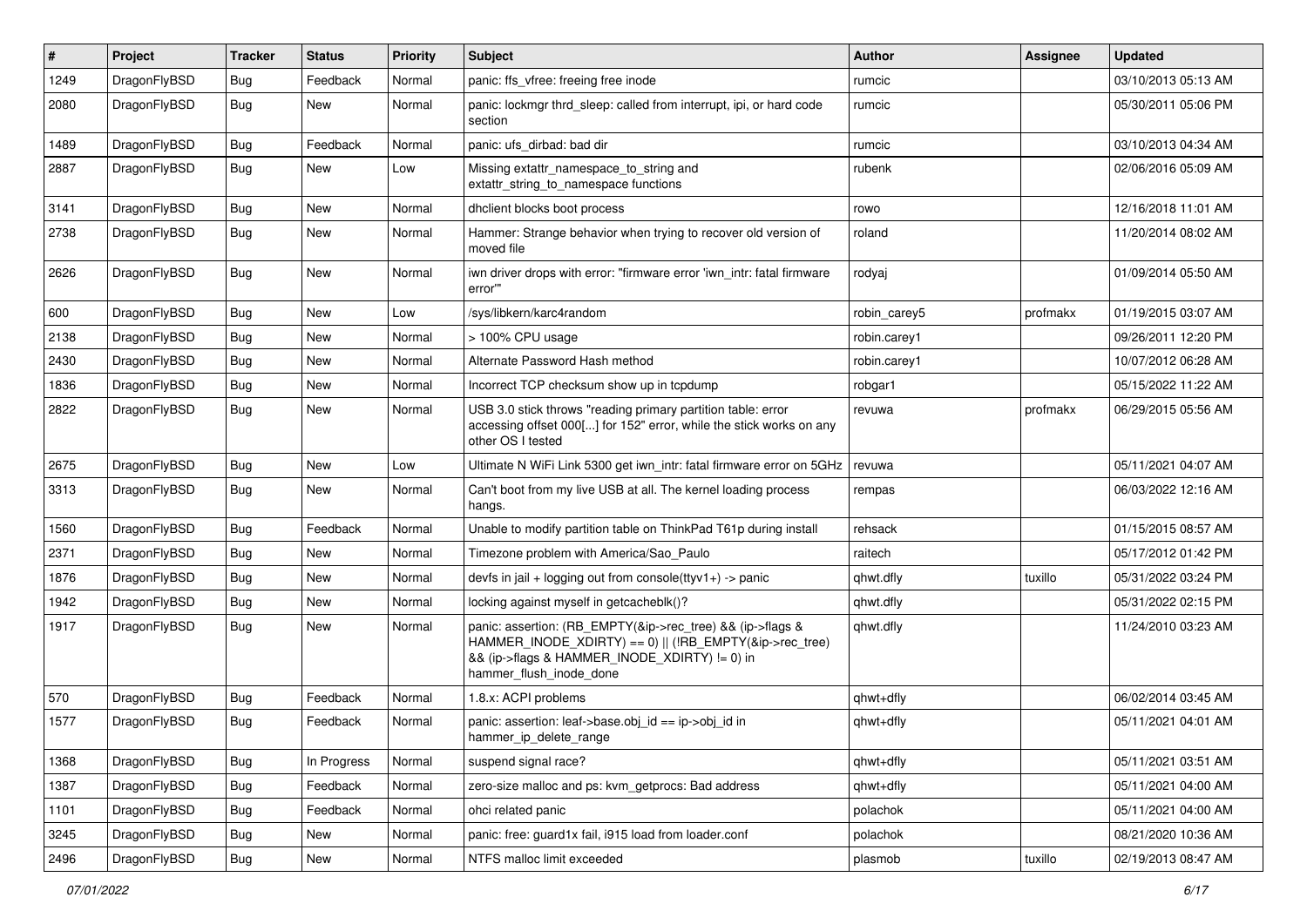| $\sharp$ | Project      | <b>Tracker</b> | <b>Status</b> | <b>Priority</b> | Subject                                                                                                        | Author   | Assignee | <b>Updated</b>      |
|----------|--------------|----------------|---------------|-----------------|----------------------------------------------------------------------------------------------------------------|----------|----------|---------------------|
| 3298     | DragonFlyBSD | Bug            | New           | Normal          | Running "w" and having logged in via XDM through VNC, "w" prints<br>an extra error message                     | piecuch  |          | 10/25/2021 09:16 AM |
| 3302     | DragonFlyBSD | Bug            | <b>New</b>    | Normal          | Will not boot on System76 Lemur Pro (lemp10)                                                                   | piecuch  |          | 11/03/2021 10:21 AM |
| 3238     | DragonFlyBSD | <b>Bug</b>     | New           | Normal          | race conditions when printing from vkernel console                                                             | piecuch  |          | 05/19/2020 02:50 PM |
| 3239     | DragonFlyBSD | Bug            | <b>New</b>    | Normal          | unable to SIGKILL glitched emacs                                                                               | piecuch  |          | 05/26/2020 03:30 AM |
| 2816     | DragonFlyBSD | <b>Bug</b>     | <b>New</b>    | Normal          | A multitasking process being debugged can get stuck                                                            | phma     |          | 05/19/2015 03:57 AM |
| 2611     | DragonFlyBSD | <b>Bug</b>     | <b>New</b>    | Normal          | Change in IP address results in network not working                                                            | phma     |          | 12/05/2013 07:55 PM |
| 3247     | DragonFlyBSD | <b>Bug</b>     | <b>New</b>    | Normal          | Kernel panic doing nothing much                                                                                | phma     |          | 09/12/2020 11:40 PM |
| 2311     | DragonFlyBSD | <b>Bug</b>     | New           | Normal          | Xorg crash having something to do with drm                                                                     | phma     |          | 02/22/2012 09:59 AM |
| 2306     | DragonFlyBSD | Bug            | <b>New</b>    | Normal          | a crash starts the kernel debugger in text mode, but just reboots in X                                         | phma     |          | 02/11/2012 08:02 PM |
| 2389     | DragonFlyBSD | <b>Bug</b>     | New           | Normal          | computer crashed while listing processes                                                                       | phma     |          | 06/18/2012 02:49 PM |
| 2547     | DragonFlyBSD | <b>Bug</b>     | <b>New</b>    | High            | crashed while doing a dry run of pkg_rolling-replace                                                           | phma     |          | 04/18/2013 10:40 PM |
| 2387     | DragonFlyBSD | <b>Bug</b>     | New           | Normal          | hammer ignores -t during dedup                                                                                 | phma     |          | 06/17/2012 12:30 PM |
| 2552     | DragonFlyBSD | <b>Bug</b>     | New           | Low             | hammer recovery should indicate progress                                                                       | phma     |          | 05/03/2013 12:13 AM |
| 1559     | DragonFlyBSD | <b>Bug</b>     | New           | Normal          | kernel trap                                                                                                    | phma     |          | 11/27/2021 08:43 AM |
| 2331     | DragonFlyBSD | <b>Bug</b>     | New           | Normal          | reading mouse mode from unopen file descriptor hangs mouse<br>driver                                           | phma     |          | 03/14/2012 09:43 AM |
| 2557     | DragonFlyBSD | <b>Bug</b>     | <b>New</b>    | Normal          | stock 3.4.1 kernel halts during booting if dm and dm_target_crypt<br>are loaded and RAID controller is present | phma     |          | 05/12/2013 10:38 PM |
| 1990     | DragonFlyBSD | Bug            | New           | Normal          | /mnt too large to mount                                                                                        | peur.neu |          | 02/16/2011 11:24 PM |
| 1951     | DragonFlyBSD | <b>Bug</b>     | New           | Normal          | dma timeouts at phyaddr on a good hdd                                                                          | peur.neu |          | 01/04/2011 07:12 AM |
| 1943     | DragonFlyBSD | <b>Bug</b>     | <b>New</b>    | Normal          | hammer assertion panic                                                                                         | peter    |          | 12/27/2010 12:45 AM |
| 3226     | DragonFlyBSD | <b>Bug</b>     | <b>New</b>    | Normal          | Xorg freezes in vm: thread stuck in "objtrm1"                                                                  | peeter   |          | 04/08/2020 02:10 AM |
| 2970     | DragonFlyBSD | <b>Bug</b>     | <b>New</b>    | Normal          | kernel 4.7: "Is -I" causes panic on UDF filesystem: "bgetvp -<br>overlapping buffer"                           | peeter   |          | 12/21/2016 02:46 AM |
| 599      | DragonFlyBSD | Bug            | <b>New</b>    | Urgent          | 1.9.0 reproducable panic                                                                                       | pavalos  |          | 12/22/2010 01:08 AM |
| 2898     | DragonFlyBSD | <b>Bug</b>     | New           | Normal          | <b>HAMMER</b> panic                                                                                            | pavalos  |          | 11/03/2018 07:05 AM |
| 2526     | DragonFlyBSD | <b>Bug</b>     | <b>New</b>    | Normal          | hammer cleanup doesn't run on first day of DST                                                                 | pavalos  |          | 10/18/2016 05:28 PM |
| 1946     | DragonFlyBSD | <b>Bug</b>     | New           | Normal          | ieee80211 panic                                                                                                | pavalos  | josepht  | 01/27/2011 06:00 PM |
| 1949     | DragonFlyBSD | <b>Bug</b>     | New           | Normal          | iwn panic                                                                                                      | pavalos  |          | 01/30/2011 03:21 AM |
| 2008     | DragonFlyBSD | <b>Bug</b>     | New           | Normal          | lwkt_setcpu_remote: td->td_flags 00800621 console flood                                                        | pavalos  |          | 03/06/2011 09:37 PM |
| 2099     | DragonFlyBSD | <b>Bug</b>     | New           | Normal          | page fault panic in vm system                                                                                  | pavalos  |          | 07/10/2011 08:51 AM |
| 1769     | DragonFlyBSD | <b>Bug</b>     | New           | Normal          | panic: assertion: _tp->tt_msg->tt_cpuid == mycpuid in<br>tcp_callout_active                                    | pavalos  | sjg      | 05/15/2022 11:07 AM |
| 2048     | DragonFlyBSD | Bug            | New           | Normal          | panic: ffs_sync: rofs mod                                                                                      | pavalos  |          | 04/12/2011 05:45 AM |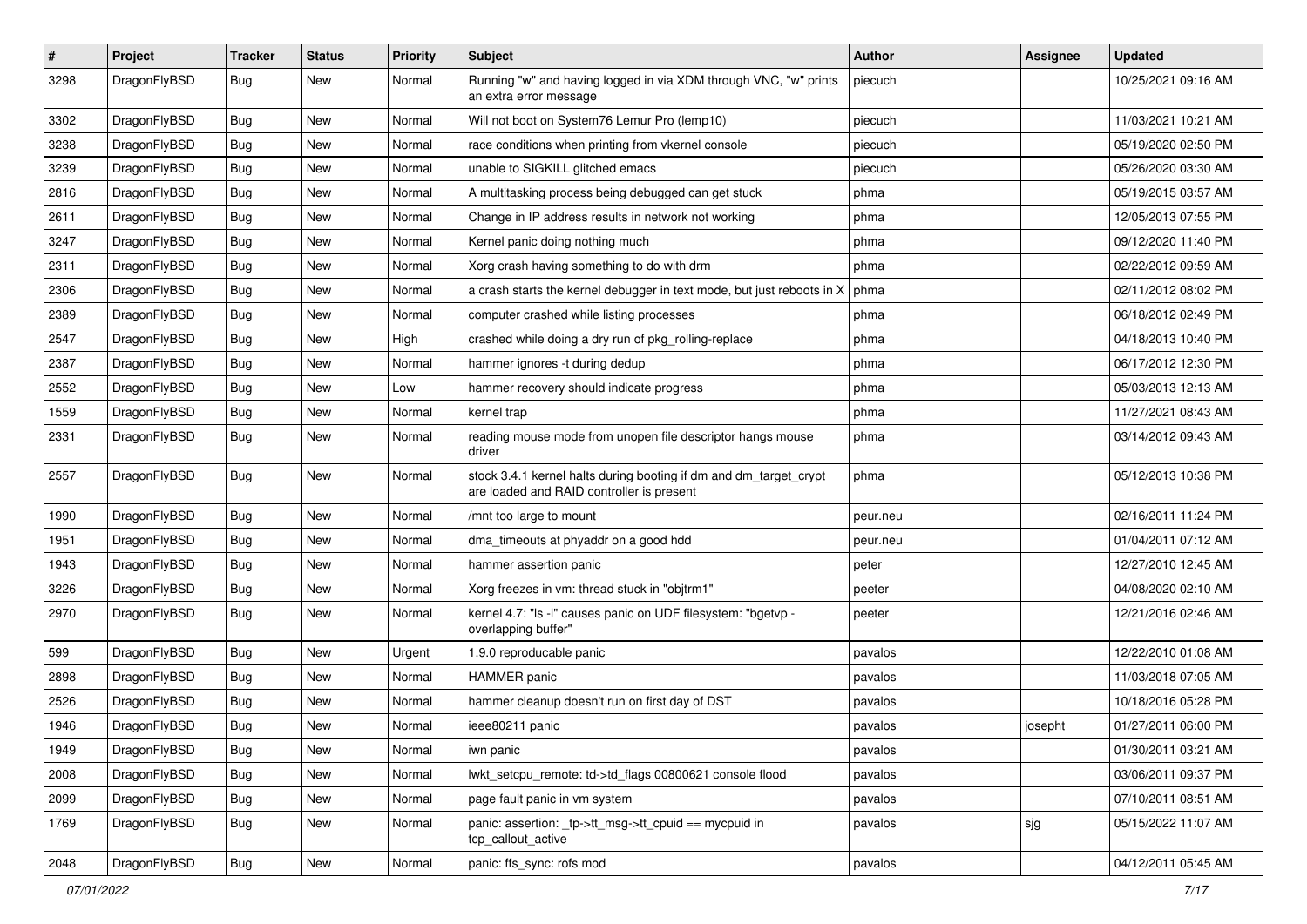| $\pmb{\#}$ | Project      | <b>Tracker</b> | <b>Status</b> | <b>Priority</b> | Subject                                                                                                            | <b>Author</b>          | <b>Assignee</b> | <b>Updated</b>      |
|------------|--------------|----------------|---------------|-----------------|--------------------------------------------------------------------------------------------------------------------|------------------------|-----------------|---------------------|
| 1969       | DragonFlyBSD | Bug            | <b>New</b>    | Normal          | pf-related network problem                                                                                         | pavalos                | lentferj        | 02/01/2011 06:57 PM |
| 2199       | DragonFlyBSD | Bug            | <b>New</b>    | Normal          | screen segfaults if utmpx isn't present                                                                            | pavalos                |                 | 11/15/2011 10:52 PM |
| 2248       | DragonFlyBSD | <b>Bug</b>     | New           | Normal          | sysctl panic                                                                                                       | pavalos                |                 | 11/23/2011 06:23 PM |
| 2117       | DragonFlyBSD | Bug            | <b>New</b>    | High            | ACPI and/or bce(4) problem with 2.11.0.673.g0d557 on HP DL380<br>G6                                                | pauska                 |                 | 08/22/2011 10:15 AM |
| 2874       | DragonFlyBSD | Bug            | <b>New</b>    | Normal          | make world DESTDIR=/emptydir fails                                                                                 | pascii                 |                 | 12/25/2015 07:04 AM |
| 3107       | DragonFlyBSD | Bug            | New           | Low             | ACPI interrupt storm when loading i915 on Lenovo T460                                                              | oyvinht                |                 | 07/15/2020 07:01 AM |
| 3152       | DragonFlyBSD | Bug            | Feedback      | Normal          | Console's size in ttyv0 and single user mode is sticking to 80x25,<br>while ttyv1 can make use of the whole screen | overtime               |                 | 02/24/2019 01:08 AM |
| 2799       | DragonFlyBSD | Bug            | New           | Normal          | Fatal trap 12 caused by moused(8) -p /dev/cual0                                                                    | opvalues               |                 | 03/04/2015 11:01 PM |
| 2802       | DragonFlyBSD | Bug            | <b>New</b>    | Normal          | USB Wifi urtwn0 crash from cd boot                                                                                 | opvalues               |                 | 03/10/2015 01:07 AM |
| 3051       | DragonFlyBSD | Bug            | <b>New</b>    | Normal          | panic DragonFly v4.8.1-RELEASE by mounting a malformed NTFS<br>image [12.000]                                      | open.source@ribose.com |                 | 08/14/2017 03:20 AM |
| 3052       | DragonFlyBSD | <b>Bug</b>     | New           | Normal          | panic DragonFly v4.8.1-RELEASE by mounting a malformed NTFS<br>image [64.000]                                      | open.source@ribose.com |                 | 08/14/2017 03:22 AM |
| 3049       | DragonFlyBSD | <b>Bug</b>     | New           | Normal          | panic DragonFly v4.8.1-RELEASE by mounting a malformed<br>msdosfs image [12.128]                                   | open.source@ribose.com |                 | 08/14/2017 02:53 AM |
| 2622       | DragonFlyBSD | Bug            | <b>New</b>    | Normal          | VAIO FIT15E fn keys support                                                                                        | nonsolosoft            |                 | 12/31/2013 01:31 AM |
| 2621       | DragonFlyBSD | <b>Bug</b>     | <b>New</b>    | Normal          | core dump using cdrom                                                                                              | nonsolosoft            |                 | 12/27/2013 12:43 AM |
| 2182       | DragonFlyBSD | Bug            | <b>New</b>    | Normal          | if msk PHY FIFO underrun/overflow                                                                                  | nonsolosoft            |                 | 09/03/2012 06:39 AM |
| 1193       | DragonFlyBSD | <b>Bug</b>     | <b>New</b>    | Normal          | kernel doesn't recognize cdrom drive                                                                               | nonsolosoft            |                 | 01/25/2014 09:11 PM |
| 2412       | DragonFlyBSD | Bug            | <b>New</b>    | Normal          | wlan0 fails to get address via dhclient                                                                            | nonsolosoft            |                 | 08/30/2012 05:55 AM |
| 3215       | DragonFlyBSD | Bug            | New           | Normal          | Hang in tcdrain(3) after write(3)                                                                                  | noloader               |                 | 11/25/2019 03:08 PM |
| 2098       | DragonFlyBSD | Submit         | New           | Normal          | [PATCH] correct ath man page example<br>(/usr/src/share/man/man4/ath.4)                                            | nobody                 |                 | 11/15/2011 12:27 AM |
| 2958       | DragonFlyBSD | <b>Bug</b>     | Feedback      | Normal          | Hammer FS dies during pruning after massive write load                                                             | neilb                  |                 | 10/11/2016 04:20 AM |
| 2957       | DragonFlyBSD | <b>Bug</b>     | Feedback      | Normal          | swapoff -a followed by swapon -a doesn't give your swap back                                                       | neilb                  |                 | 10/09/2016 04:17 AM |
| 2104       | DragonFlyBSD | Bug            | <b>New</b>    | Normal          | network configuration seg. fault on install CD                                                                     | navratil               |                 | 07/26/2011 07:55 AM |
| 679        | DragonFlyBSD | <b>Bug</b>     | <b>New</b>    | Low             | Netgraph backward compatibility for old *LEN constants                                                             | nant                   | nant            | 02/18/2014 05:45 AM |
| 1144       | DragonFlyBSD | Bug            | Feedback      | Normal          | Incorrect clock under KVM                                                                                          | msylvan                |                 | 03/09/2013 01:17 PM |
| 168        | DragonFlyBSD | <b>Bug</b>     | In Progress   | Normal          | Livelocked limit engaged while trying to setup IPW wireless                                                        | mschacht               | sepherosa       | 05/11/2021 04:05 AM |
| 3218       | DragonFlyBSD | <b>Bug</b>     | New           | Normal          | Kernel panics are not sent to comconsole when booted over EFI                                                      | mqudsi                 |                 | 12/02/2019 08:52 PM |
| 3235       | DragonFlyBSD | <b>Bug</b>     | New           | Normal          | Kernel panic in devfs_vnops.c                                                                                      | mneumann               |                 | 04/28/2020 07:00 AM |
| 3111       | DragonFlyBSD | <b>Bug</b>     | In Progress   | High            | Mouse lags every second heavily under X11                                                                          | mneumann               |                 | 12/12/2017 09:46 PM |
| 3317       | DragonFlyBSD | Bug            | In Progress   | Normal          | Network vtnet0 not working on Hetzner cloud                                                                        | mneumann               |                 | 06/18/2022 03:55 AM |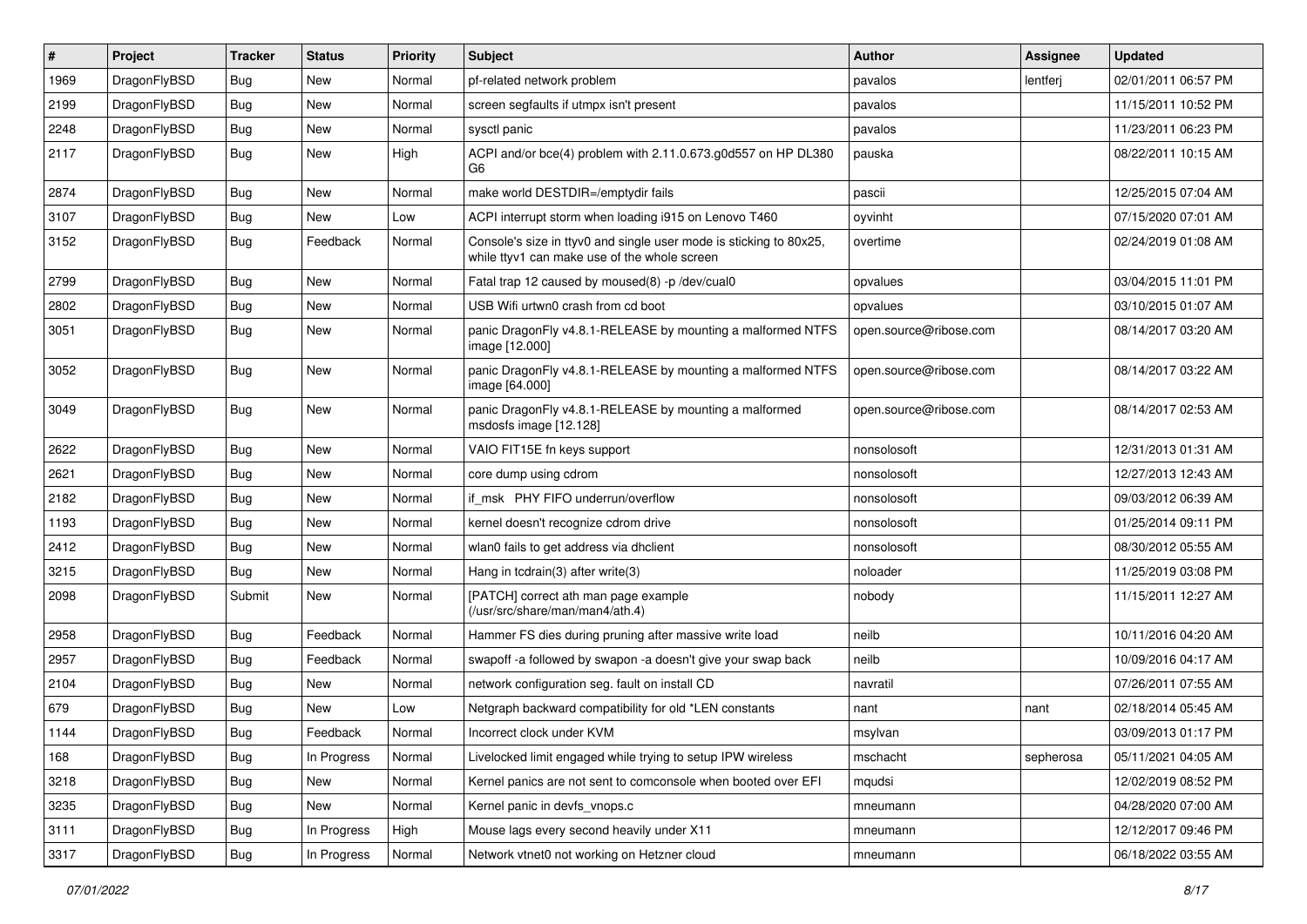| $\sharp$ | Project      | <b>Tracker</b> | <b>Status</b> | <b>Priority</b> | <b>Subject</b>                                                                                          | <b>Author</b> | <b>Assignee</b> | <b>Updated</b>      |
|----------|--------------|----------------|---------------|-----------------|---------------------------------------------------------------------------------------------------------|---------------|-----------------|---------------------|
| 2881     | DragonFlyBSD | Bug            | New           | Normal          | Pulseaudio hangs/resets system when starting X11                                                        | mneumann      |                 | 01/09/2016 03:08 AM |
| 3222     | DragonFlyBSD | Bug            | <b>New</b>    | Normal          | gcc - undefined reference to '__atomic_load' (missing libatomic?)                                       | mneumann      |                 | 02/08/2020 02:45 AM |
| 2788     | DragonFlyBSD | Bug            | <b>New</b>    | Normal          | ioctl GSLICEINFO: Not working for vnode slice                                                           | mneumann      |                 | 02/12/2015 07:49 AM |
| 2972     | DragonFlyBSD | Bug            | New           | Normal          | ipfw3 "deny to me" does not work correctly                                                              | mneumann      |                 | 12/27/2016 12:11 PM |
| 1293     | DragonFlyBSD | Bug            | <b>New</b>    | Normal          | 2.2.1-REL Installer Request                                                                             | mk            | tuxillo         | 05/11/2021 04:00 AM |
| 2644     | DragonFlyBSD | Bug            | Feedback      | Normal          | 3.6.0-REL trap 9 on boot                                                                                | memmerto      |                 | 11/27/2021 08:08 AM |
| 2598     | DragonFlyBSD | Bug            | New           | Normal          | i386 via USB Booting                                                                                    | mbzadegan     |                 | 10/21/2013 02:28 AM |
| 2067     | DragonFlyBSD | Bug            | New           | Normal          | sound/pcm: "play interrupt timeout, channel dead"                                                       | matthiasr     |                 | 05/11/2021 03:55 AM |
| 1860     | DragonFlyBSD | Bug            | Feedback      | Normal          | Panic while creating UFS fs on vn(4) for initrd                                                         | matthias      |                 | 02/29/2012 07:16 AM |
| 2809     | DragonFlyBSD | Bug            | New           | Normal          | hammer mirror-stream                                                                                    | masu          |                 | 04/10/2015 12:33 AM |
| 3035     | DragonFlyBSD | Bug            | New           | Normal          | panic: assertion "cpu >= 0 && cpu < ncpus" failed in netisr_cpuport<br>at /usr/src/sys/net/netisr2.h:87 | masu          |                 | 05/11/2017 01:24 AM |
| 2092     | DragonFlyBSD | Bug            | <b>New</b>    | Normal          | Panic: Bad link elm 0x next->prev != elm                                                                | masterblaster | dillon          | 12/04/2011 12:49 PM |
| 2370     | DragonFlyBSD | <b>Bug</b>     | New           | Normal          | panic: ffs_valloc: dup alloc                                                                            | marino        | vsrinivas       | 02/01/2013 09:28 AM |
| 2167     | DragonFlyBSD | Bug            | New           | Normal          | shutdown/reboot fails after uptime msg                                                                  | marino        |                 | 11/28/2011 03:01 AM |
| 2531     | DragonFlyBSD | Bug            | <b>New</b>    | Normal          | camcontrol fails to disable APM                                                                         | m.lombardi85  |                 | 03/23/2013 12:28 PM |
| 2808     | DragonFlyBSD | Bug            | New           | Normal          | X freeze by switching between X and VT - results in black screen                                        | lukesky333    |                 | 05/11/2021 03:55 AM |
| 2434     | DragonFlyBSD | Bug            | New           | Normal          | BTX Halted - Boot fails on USB/GUI                                                                      | lucmv         |                 | 10/17/2012 08:12 PM |
| 2565     | DragonFlyBSD | Bug            | New           | Normal          | "ifconfig ix0 up" panic                                                                                 | Itpig402a     |                 | 06/03/2013 05:46 AM |
| 3310     | DragonFlyBSD | Bug            | In Progress   | Normal          | NVMM+QEMU fail to boot with UEFI: Mem Assist Failed<br>[gpa=0xfffffff0]                                 | liweitianux   |                 | 01/11/2022 03:22 PM |
| 2917     | DragonFlyBSD | Bug            | New           | Normal          | da8: reading primary partition table: error accessing offset<br>000000000000 for 512                    | liweitianux   |                 | 05/11/2021 08:43 PM |
| 3028     | DragonFlyBSD | Bug            | In Progress   | Normal          | installer: confusion of set/get disk encryption passphrase dialogs                                      | liweitianux   | tuxillo         | 06/03/2022 05:13 PM |
| 2892     | DragonFlyBSD | Bug            | <b>New</b>    | Normal          | swap_pager:indefinite wait bufferf error                                                                | <b>Ihmwzy</b> |                 | 02/21/2016 10:32 PM |
| 1916     | DragonFlyBSD | Bug            | <b>New</b>    | Normal          | Constant crashes on x86 64 with UFS                                                                     | lentferj      |                 | 11/21/2010 07:40 PM |
| 2421     | DragonFlyBSD | Bug            | New           | High            | Kernel panic: vm_fault: page 0xc0f70000 not busy!                                                       | lentferj      |                 | 10/03/2012 08:16 AM |
| 1939     | DragonFlyBSD | Bug            | New           | Normal          | Panic on nightly build and stress test box                                                              | lentferj      |                 | 12/18/2010 08:41 AM |
| 2288     | DragonFlyBSD | Bug            | Feedback      | Normal          | Random IO performance loss introduced since January 1st                                                 | lentferj      |                 | 01/23/2013 04:21 PM |
| 2529     | DragonFlyBSD | Bug            | New           | Low             | Sundance network adapter is not detected and attached                                                   | kworr         |                 | 03/25/2013 02:29 AM |
| 1727     | DragonFlyBSD | Bug            | Feedback      | Normal          | CD boot panic (2.6.1) (usb?)                                                                            | kiril         |                 | 05/15/2022 05:10 AM |
| 2645     | DragonFlyBSD | <b>Bug</b>     | New           | Normal          | panic with dsched fq and ioprio                                                                         | jyoung15      |                 | 02/20/2014 07:29 AM |
| 2444     | DragonFlyBSD | Bug            | New           | Normal          | Crash during Hammer overnight cleanup                                                                   | justin        |                 | 11/04/2012 07:58 AM |
| 385      | DragonFlyBSD | <b>Bug</b>     | Feedback      | Low             | Mail archive address removal                                                                            | justin        | justin          | 03/09/2013 11:24 AM |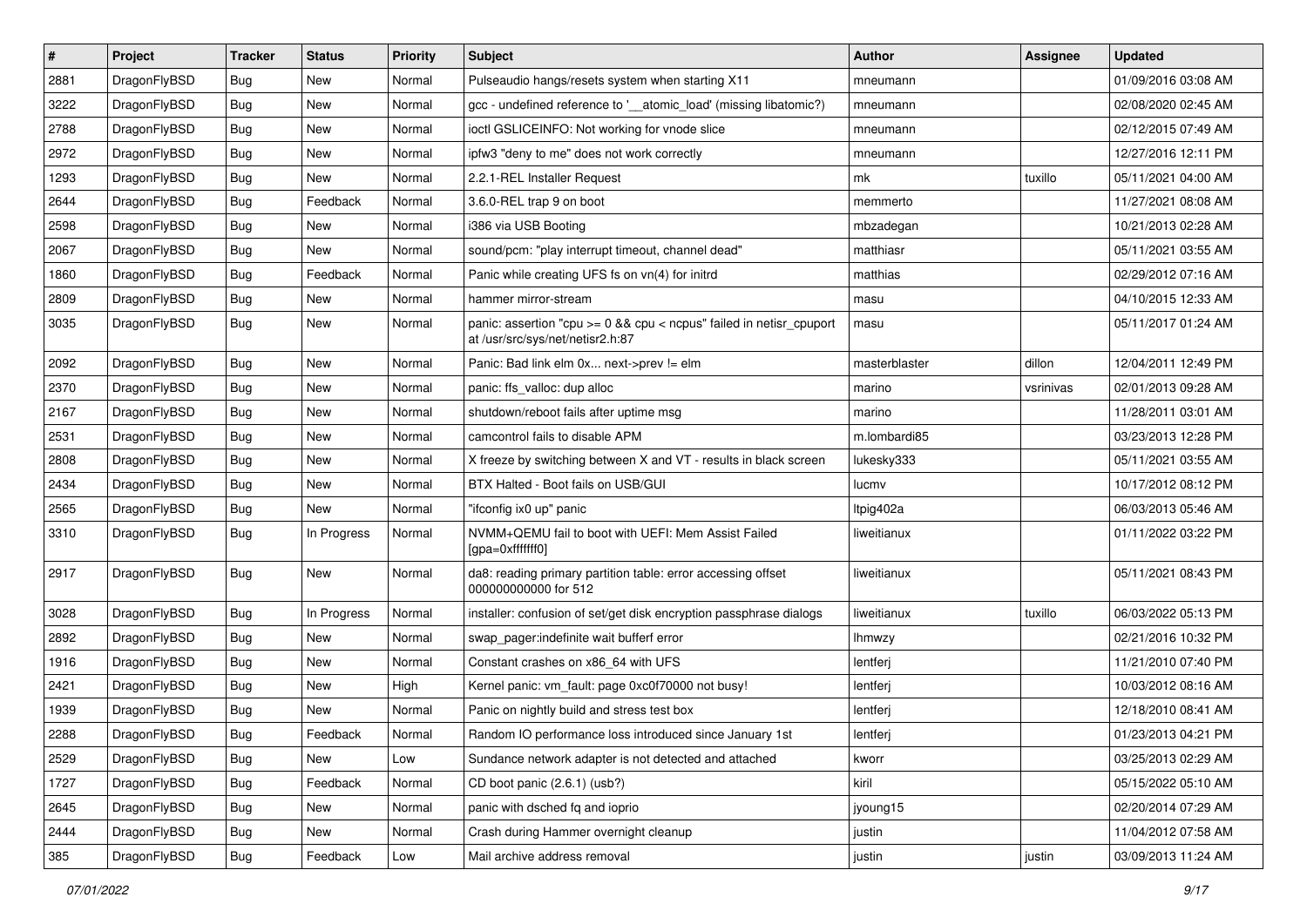| #    | Project      | <b>Tracker</b> | <b>Status</b> | <b>Priority</b> | Subject                                                                                                    | Author          | Assignee  | <b>Updated</b>      |
|------|--------------|----------------|---------------|-----------------|------------------------------------------------------------------------------------------------------------|-----------------|-----------|---------------------|
| 3228 | DragonFlyBSD | Bug            | New           | Low             | pfi kif unref: state refcount $\leq 0$ in dmesg                                                            | justin          |           | 03/05/2021 06:39 AM |
| 2090 | DragonFlyBSD | <b>Bug</b>     | Feedback      | Normal          | snd_hda does not support headphone automute                                                                | justin          |           | 03/29/2012 08:03 PM |
| 2153 | DragonFlyBSD | <b>Bug</b>     | New           | Normal          | Too many unuseful warnings at boot                                                                         | juanfra684      |           | 10/18/2011 10:16 PM |
| 2245 | DragonFlyBSD | Bug            | New           | Normal          | panic: assertion "ref < &td->td_toks_end" failed in lwkt_gettoken at<br>/usr/src/sys/kern/lwkt_token.c:588 | juanfra684      |           | 11/22/2011 07:41 PM |
| 1717 | DragonFlyBSD | Bug            | Feedback      | Normal          | HAMMER panic in hammer cursor down()                                                                       | josepht1        |           | 05/11/2021 04:05 AM |
| 2568 | DragonFlyBSD | <b>Bug</b>     | New           | Normal          | AHCI panic                                                                                                 | josepht         |           | 06/07/2013 05:52 PM |
| 1330 | DragonFlyBSD | <b>Bug</b>     | Feedback      | Normal          | Hammer, usb disk, SYNCHRONIZE CACHE failure                                                                | josepht         |           | 06/02/2014 04:56 AM |
| 1745 | DragonFlyBSD | Bug            | Feedback      | Normal          | kmalloc panic                                                                                              | josepht         |           | 05/11/2021 04:05 AM |
| 2013 | DragonFlyBSD | Bug            | In Progress   | Normal          | oversized DMA request loop                                                                                 | josepht         |           | 05/11/2021 04:06 AM |
| 2391 | DragonFlyBSD | Bug            | In Progress   | Normal          | System lock with ahci and acpi enabled on ATI RS690 chipset with<br>SMB600 sata controller                 | jorisgio        | vadaszi   | 06/03/2015 03:51 PM |
| 2712 | DragonFlyBSD | <b>Bug</b>     | New           | Normal          | connect(2) returns EINVAL when retrying after ECONNREFUSED                                                 | jorisgio        |           | 08/14/2014 05:31 PM |
| 2890 | DragonFlyBSD | Bug            | New           | Normal          | not able to boot usb installer on Toshiba Chromebook 2                                                     | johnnywhishbone |           | 02/22/2016 03:42 AM |
| 3089 | DragonFlyBSD | Bug            | In Progress   | Normal          | vtnet(4) - disable TCP checksum offload by default                                                         | jlane           | vadaszi   | 05/11/2021 04:14 AM |
| 2731 | DragonFlyBSD | <b>Bug</b>     | In Progress   | Normal          | Screen full of random colors when starting Xorg with Intel Haswell<br>HD Graphics P4600                    | jkatzmaier      |           | 11/12/2014 04:08 PM |
| 2308 | DragonFlyBSD | <b>Bug</b>     | <b>New</b>    | Normal          | System freeze when unloading snd_hda                                                                       | jaydg           |           | 02/19/2012 07:15 AM |
| 2369 | DragonFlyBSD | <b>Bug</b>     | New           | Normal          | panic: Bad link elm 0xffffffe07edf6068 next->prev != elm                                                   | jaydg           |           | 08/15/2012 03:04 AM |
| 2353 | DragonFlyBSD | Bug            | In Progress   | Normal          | panic: assertion "gd->gd spinlocks $wr == 0$ " failed in<br>bsd4_schedulerclock                            | jaydg           | alexh     | 11/28/2012 01:57 AM |
| 3134 | DragonFlyBSD | Bug            | New           | Normal          | RFC 3021 (/31 networks) appear to be unsupported                                                           | jailbird        |           | 05/16/2018 11:03 PM |
| 2825 | DragonFlyBSD | <b>Bug</b>     | <b>New</b>    | High            | 3x dhclient = hanging system (objcache exhausted)                                                          | jaccovonb       | sepherosa | 05/11/2021 03:55 AM |
| 2604 | DragonFlyBSD | <b>Bug</b>     | <b>New</b>    | Normal          | dell laptop does not boot with LATEST                                                                      | isenmann        |           | 11/20/2013 02:07 AM |
| 2746 | DragonFlyBSD | Bug            | New           | Normal          | some fraction of xterms started from the xmonad window manager<br>get killed with SIGALRM                  | isenmann        | profmakx  | 12/28/2014 02:51 AM |
| 3029 | DragonFlyBSD | <b>Bug</b>     | <b>New</b>    | Normal          | Running DflyBSD 4.8 on FreeBSD bhyve as a guest                                                            | iron            |           | 05/13/2022 04:33 AM |
| 3189 | DragonFlyBSD | Bug            | New           | Normal          | Allow DragonFly Mail Agent to accept an alternate config via<br>command line switch                        | iang            |           | 08/16/2021 12:42 AM |
| 3201 | DragonFlyBSD | Submit         | New           | Normal          | Fixes make search display                                                                                  | htse            |           | 08/20/2021 04:02 PM |
| 3206 | DragonFlyBSD | Submit         | New           | Normal          | update psm/kbd to FreeBSD 12.0 code                                                                        | htse            |           | 10/05/2019 03:49 PM |
| 1982 | DragonFlyBSD | <b>Bug</b>     | New           | Low             | There is no linuxulator on x86-64                                                                          | herrgard        |           | 05/31/2022 02:25 PM |
| 2125 | DragonFlyBSD | <b>Bug</b>     | New           | Normal          | Weird garbage in dmesg                                                                                     | herrgard        |           | 08/30/2011 08:04 PM |
| 2680 | DragonFlyBSD | <b>Bug</b>     | New           | Low             | boot0cfg update makes box unbootable                                                                       | herrgard        |           | 06/10/2014 06:02 AM |
| 2045 | DragonFlyBSD | <b>Bug</b>     | New           | Normal          | ral(4): Fatal trap 12: page fault while in kernel mode (two panics)                                        | herrgard        |           | 11/03/2011 05:34 PM |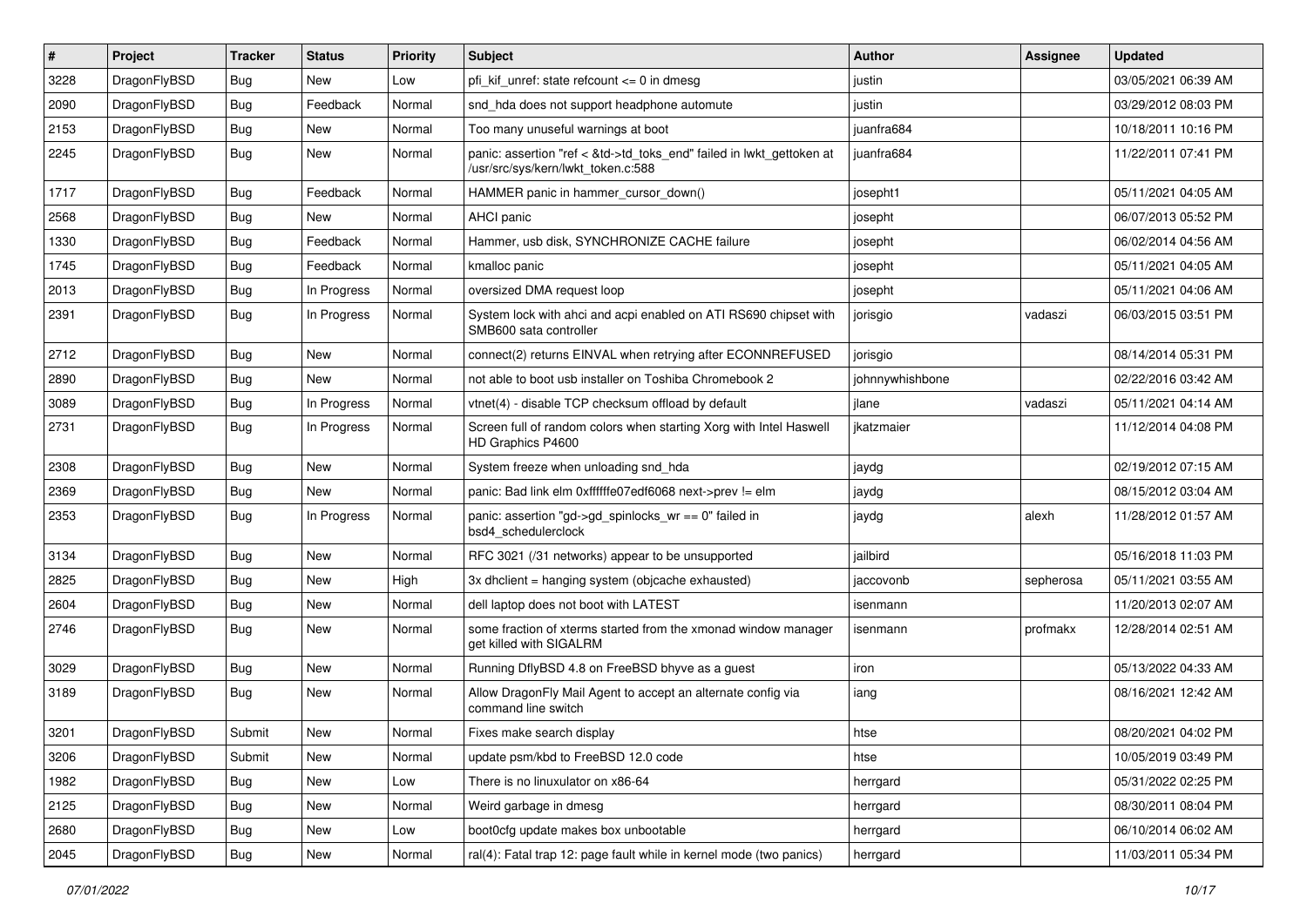| $\vert$ # | Project      | <b>Tracker</b> | <b>Status</b> | <b>Priority</b> | Subject                                                                         | <b>Author</b> | <b>Assignee</b> | <b>Updated</b>      |
|-----------|--------------|----------------|---------------|-----------------|---------------------------------------------------------------------------------|---------------|-----------------|---------------------|
| 1430      | DragonFlyBSD | <b>Bug</b>     | New           | Normal          | Buggy w(1)?                                                                     | hasso         | alexh           | 11/24/2010 08:09 AM |
| 1411      | DragonFlyBSD | <b>Bug</b>     | Feedback      | Normal          | Burning doesn't work with ahci(4)                                               | hasso         | dillon          | 05/11/2021 04:00 AM |
| 1486      | DragonFlyBSD | <b>Bug</b>     | Feedback      | Normal          | Interrupt storm related to SATA DVD device                                      | hasso         |                 | 05/11/2021 04:01 AM |
| 1502      | DragonFlyBSD | <b>Bug</b>     | In Progress   | Normal          | Lock while deleting files from nohistory HAMMER directories                     | hasso         |                 | 03/10/2013 04:28 AM |
| 1428      | DragonFlyBSD | <b>Bug</b>     | Feedback      | Low             | POSIX.1e implementation is too old                                              | hasso         | tuxillo         | 05/11/2021 04:00 AM |
| 884       | DragonFlyBSD | <b>Bug</b>     | In Progress   | High            | Performance/memory problems under filesystem IO load                            | hasso         |                 | 05/11/2021 03:50 AM |
| 1313      | DragonFlyBSD | Bug            | New           | Low             | Signal code in kernel needs major overhaul (signal queues,<br>si code, si addr) | hasso         |                 | 05/11/2021 04:00 AM |
| 1525      | DragonFlyBSD | Bug            | <b>New</b>    | Normal          | boehm-gc problems                                                               | hasso         |                 | 10/13/2012 07:13 PM |
| 1532      | DragonFlyBSD | <b>Bug</b>     | New           | Low             | jemalloc doesn't work on DragonFly                                              | hasso         | sjg             | 08/02/2011 01:14 AM |
| 1563      | DragonFlyBSD | <b>Bug</b>     | Feedback      | Normal          | reset(1) doesn't reset terminal to the defaults                                 | hasso         |                 | 03/10/2013 04:17 AM |
| 2095      | DragonFlyBSD | Bug            | New           | Low             | Running installer post-install: Unsupported DFUI transport "                    | greenrd       |                 | 06/26/2011 09:20 AM |
| 2094      | DragonFlyBSD | <b>Bug</b>     | New           | Normal          | Segfault when gdb printing backtrace from core dump                             | greenrd       |                 | 06/25/2011 04:14 PM |
| 3165      | DragonFlyBSD | <b>Bug</b>     | New           | Normal          | Looping at boot time                                                            | gop           |                 | 12/28/2018 01:04 PM |
| 2577      | DragonFlyBSD | <b>Bug</b>     | New           | Normal          | virtio-blk iops performance is cpu limited on high end devices                  | gjs278        | vsrinivas       | 08/01/2013 02:28 PM |
| 2416      | DragonFlyBSD | <b>Bug</b>     | New           | Normal          | ".' entry can be removed on mounted nfs filesystem                              | ftigeot       | tuxillo         | 06/03/2014 04:40 AM |
| 1923      | DragonFlyBSD | Bug            | New           | Normal          | Abysmal NFS performance with IPv6                                               | ftigeot       |                 | 12/05/2010 09:34 PM |
| 2619      | DragonFlyBSD | <b>Bug</b>     | New           | Normal          | DragonFly 3.6 can't be installed on a 6TB volume                                | ftigeot       |                 | 02/23/2014 11:55 PM |
| 2674      | DragonFlyBSD | <b>Bug</b>     | New           | Normal          | <b>GPT Support</b>                                                              | ftigeot       |                 | 12/28/2015 02:54 PM |
| 2803      | DragonFlyBSD | <b>Bug</b>     | New           | Normal          | HAMMER: Warning: UNDO area too small!                                           | ftigeot       |                 | 03/11/2015 03:42 PM |
| 2535      | DragonFlyBSD | <b>Bug</b>     | New           | Normal          | Imap processes apparentlt blocked on disk I/O                                   | ftigeot       |                 | 04/02/2013 09:31 AM |
| 2051      | DragonFlyBSD | <b>Bug</b>     | New           | Normal          | No ipv6 lan route entry created on 2.10                                         | ftigeot       |                 | 04/21/2011 10:37 AM |
| 2037      | DragonFlyBSD | <b>Bug</b>     | Feedback      | Normal          | Panic Bad link elm while building packages                                      | ftigeot       | dillon          | 04/21/2011 07:20 AM |
| 2819      | DragonFlyBSD | <b>Bug</b>     | In Progress   | Normal          | Random micro system freezes after a week of uptime                              | ftigeot       | dillon          | 08/16/2015 08:46 PM |
| 2122      | DragonFlyBSD | Submit         | New           | Normal          | [Review] Fixes to the VFS layer                                                 | ftigeot       |                 | 05/31/2022 03:25 PM |
| 2403      | DragonFlyBSD | Bug            | New           | Low             | newfs -E doesn't handle /dev/serno device names properly                        | ftigeot       |                 | 08/17/2012 05:07 AM |
| 1826      | DragonFlyBSD | <b>Bug</b>     | New           | Normal          | panic during boot: assertion so->so_port  in tcp_input                          | ftigeot       |                 | 05/15/2022 11:05 AM |
| 1818      | DragonFlyBSD | <b>Bug</b>     | New           | Normal          | panic: Bad tailq NEXT (kqueue issue ?)                                          | ftigeot       |                 | 05/15/2022 11:40 AM |
| 1593      | DragonFlyBSD | <b>Bug</b>     | Feedback      | Normal          | panic: assertion: ccb == ap->ap_err_ccb in ahci_put_err_ccb                     | ftigeot       | ftigeot         | 05/15/2022 05:09 AM |
| 1899      | DragonFlyBSD | <b>Bug</b>     | New           | Normal          | Keyboard doesn't work                                                           | fransm        |                 | 05/15/2022 03:32 PM |
| 846       | DragonFlyBSD | <b>Bug</b>     | Feedback      | Normal          | USB bugs:usb mouse can't used!                                                  | frankning     |                 | 01/15/2015 08:36 AM |
| 979       | DragonFlyBSD | <b>Bug</b>     | Feedback      | Normal          | Failure-prone USB mass storage (SB600? msdosfs? CAM?)                           | floid         |                 | 01/15/2015 08:38 AM |
| 1672      | DragonFlyBSD | <b>Bug</b>     | Feedback      | Normal          | panic (trap 12) around btree_search() in 2.4.1-RELEASE                          | floid         |                 | 01/19/2015 03:36 AM |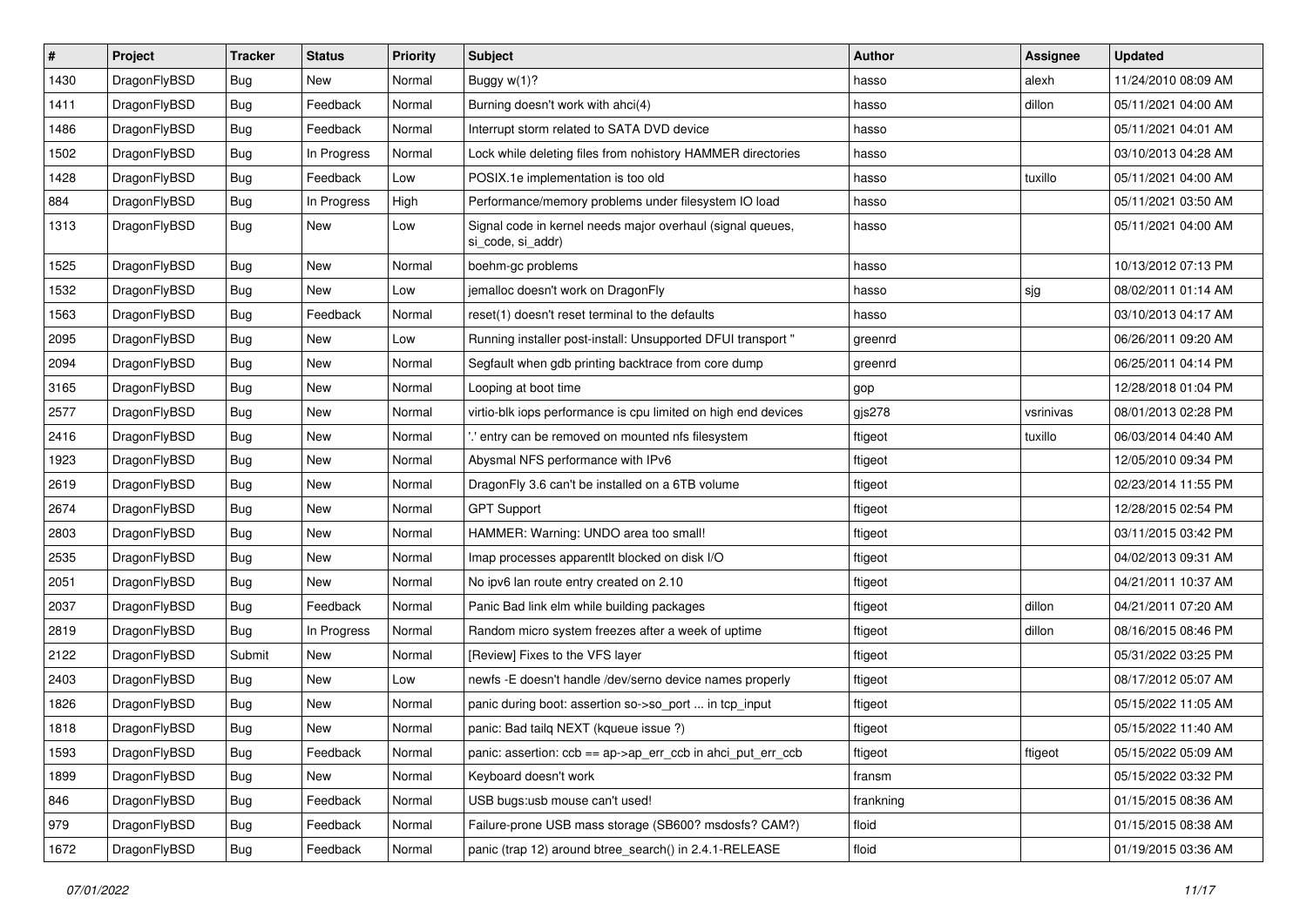| $\vert$ # | Project      | <b>Tracker</b> | <b>Status</b> | <b>Priority</b> | <b>Subject</b>                                                                                             | <b>Author</b> | Assignee | <b>Updated</b>      |
|-----------|--------------|----------------|---------------|-----------------|------------------------------------------------------------------------------------------------------------|---------------|----------|---------------------|
| 2657      | DragonFlyBSD | <b>Bug</b>     | <b>New</b>    | High            | Needs acl to migrate our servers                                                                           | ferney        |          | 03/31/2014 11:37 AM |
| 2569      | DragonFlyBSD | <b>Bug</b>     | <b>New</b>    | Normal          | ctime NFS                                                                                                  | ferney        |          | 08/11/2013 04:35 AM |
| 2075      | DragonFlyBSD | Bug            | <b>New</b>    | Normal          | pflogd on x86 64                                                                                           | fanch         |          | 05/16/2011 04:04 PM |
| 3276      | DragonFlyBSD | Submit         | New           | Normal          | Add option controlling whether gpt expand expands the last partition<br>(needs testing)                    | falsifian     |          | 07/10/2021 03:35 AM |
| 2544      | DragonFlyBSD | <b>Bug</b>     | <b>New</b>    | Normal          | live DVD system boot (menu option 1) caused db> prompt on<br>PE1950                                        | estrabd       |          | 05/11/2021 03:54 AM |
| 1592      | DragonFlyBSD | <b>Bug</b>     | Feedback      | Normal          | AcpiOSUnmapMemory: Warning, deallocation did not track<br>allocation.                                      | eocallaghan   |          | 06/02/2014 07:45 AM |
| 1947      | DragonFlyBSD | Bug            | New           | Low             | GA-880GM-UD2H (rev. 1.3) AHCI fails to detect disks at the end of<br>the RAID controller                   | eocallaghan   |          | 11/27/2021 08:46 AM |
| 1831      | DragonFlyBSD | <b>Bug</b>     | Feedback      | High            | HAMMER "malloc limit exceeded" panic                                                                       | eocallaghan   | dillon   | 06/04/2022 04:38 AM |
| 1591      | DragonFlyBSD | <b>Bug</b>     | Feedback      | Normal          | Lenovo X301 hangs with AHCI Driver CMD TIMEOUT<br>STS=d0 <bsy></bsy>                                       | eocallaghan   |          | 05/11/2021 04:05 AM |
| 2161      | DragonFlyBSD | Bug            | New           | Normal          | Outdated xorg.conf file gets installed into etc and screws up mouse                                        | eocallaghan   |          | 10/27/2011 01:51 PM |
| 2158      | DragonFlyBSD | Bug            | New           | Normal          | iwn panics with assertion on boot.                                                                         | eocallaghan   |          | 10/24/2011 04:13 PM |
| 2164      | DragonFlyBSD | Bug            | <b>New</b>    | Normal          | panic on reboot from usb.                                                                                  | eocallaghan   |          | 10/27/2011 09:29 AM |
| 2254      | DragonFlyBSD | <b>Bug</b>     | <b>New</b>    | Normal          | panic: assertion "ref < &td->td toks end" failed in lwkt gettoken at<br>/usr/src/sys/kern/lwkt_token.c:588 | eocallaghan   |          | 12/05/2011 10:21 PM |
| 1181      | DragonFlyBSD | Bug            | In Progress   | Normal          | ACX111 panic                                                                                               | elekktretterr |          | 05/11/2021 04:00 AM |
| 1669      | DragonFlyBSD | <b>Bug</b>     | In Progress   | Normal          | Drive wont open using button                                                                               | elekktretterr |          | 02/29/2012 12:05 PM |
| 1877      | DragonFlyBSD | Bug            | New           | Normal          | Freeze during 1st hammer cleanup after new install                                                         | elekktretterr |          | 05/15/2022 11:43 AM |
| 1456      | DragonFlyBSD | Bug            | Feedback      | Normal          | Microsoft wireless desktop problems                                                                        | elekktretterr |          | 01/15/2015 08:34 AM |
| 1463      | DragonFlyBSD | Bug            | New           | Normal          | Mountroot before drives are initialized                                                                    | elekktretterr |          | 12/07/2010 01:30 PM |
| 1668      | DragonFlyBSD | Bug            | Feedback      | Normal          | Power button not working                                                                                   | elekktretterr |          | 03/10/2013 06:22 AM |
| 1194      | DragonFlyBSD | <b>Bug</b>     | <b>New</b>    | Normal          | SCSI errors while trying to copy photos from my camera                                                     | elekktretterr |          | 01/14/2015 04:39 PM |
| 1613      | DragonFlyBSD | <b>Bug</b>     | Feedback      | Normal          | USB Keyboard not working on master                                                                         | elekktretterr |          | 05/11/2021 04:05 AM |
| 1454      | DragonFlyBSD | <b>Bug</b>     | Feedback      | Normal          | Unable to boot from external USB DVD drive                                                                 | elekktretterr |          | 05/11/2021 04:01 AM |
| 1634      | DragonFlyBSD | Bug            | <b>New</b>    | Normal          | panic: spin lock: 0xe4ad1320, indefinitive wait!                                                           | elekktretterr |          | 01/19/2015 03:21 AM |
| 3117      | DragonFlyBSD | Bug            | <b>New</b>    | Normal          | Problem with colours if "intel" video-driver used                                                          | dpostolov     |          | 01/07/2018 11:35 PM |
| 3116      | DragonFlyBSD | Bug            | <b>New</b>    | Normal          | da0 detects on very big volume if to remove usb install stick and<br>reboot on Intel NUC5PPYH              | dpostolov     |          | 01/07/2018 09:40 PM |
| 1774      | DragonFlyBSD | Bug            | <b>New</b>    | Normal          | New IP header cleanup branch available for testing                                                         | dillon        |          | 05/15/2022 10:59 AM |
| 1336      | DragonFlyBSD | Bug            | In Progress   | Normal          | Still looking for reports of missed directory entries w/ HAMMER                                            | dillon        |          | 05/11/2021 04:00 AM |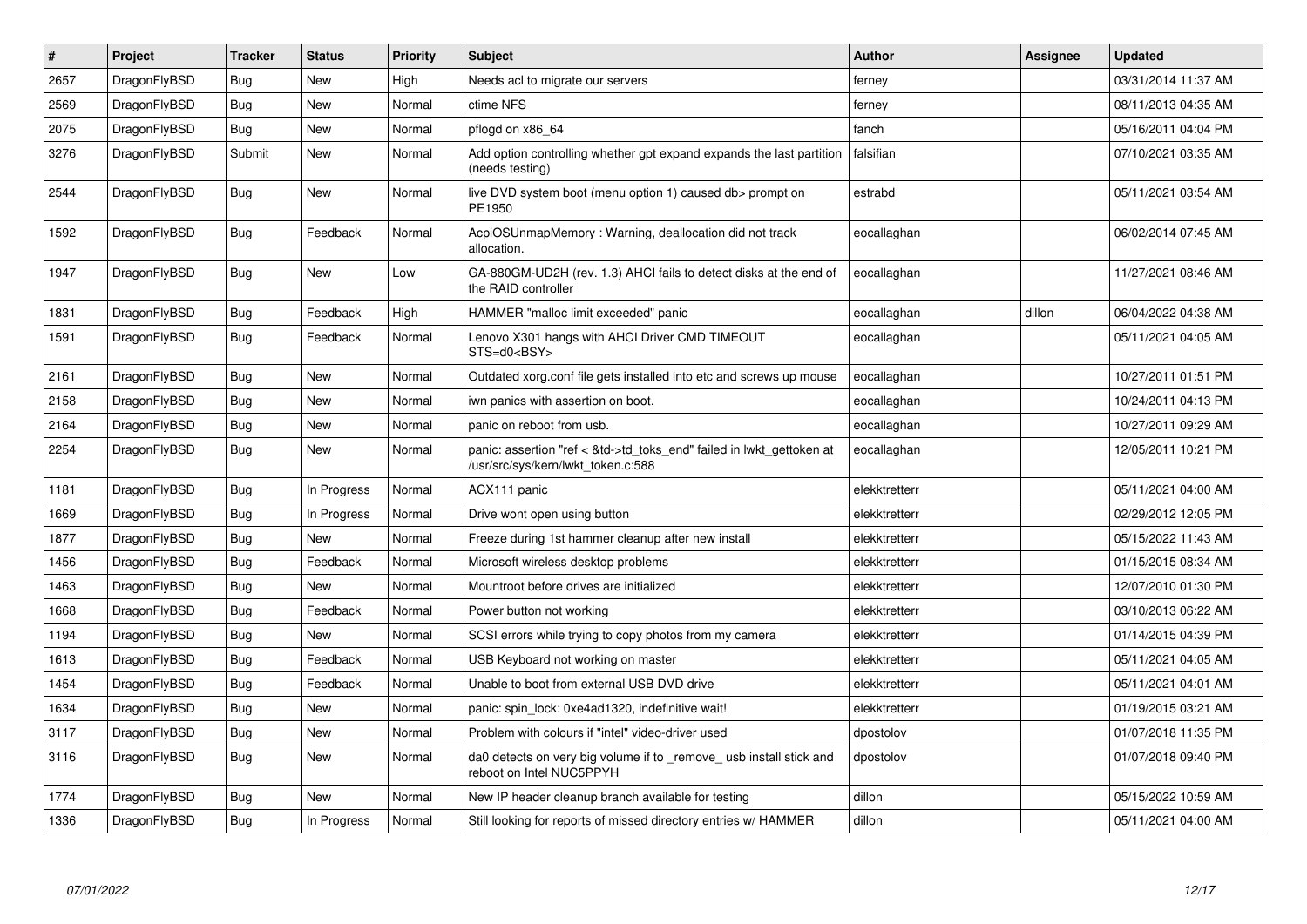| #    | Project      | <b>Tracker</b> | <b>Status</b> | <b>Priority</b> | Subject                                                                                                                                                   | <b>Author</b> | Assignee | <b>Updated</b>      |
|------|--------------|----------------|---------------|-----------------|-----------------------------------------------------------------------------------------------------------------------------------------------------------|---------------|----------|---------------------|
| 1448 | DragonFlyBSD | Bug            | Feedback      | Normal          | panic: assertion: _tp->tt_msg->tt_cpuid == mycpuid in<br>tcp_callout_active tcp_output tcp_usr_send netmsg_pru_send<br>netmsg_service tcpmsg_service_loop | dillon        |          | 05/11/2021 04:00 AM |
| 1429 | DragonFlyBSD | Bug            | Feedback      | Normal          | vkernel bug - "mfree: m->m_nextpkt != NULL"                                                                                                               | dillon        |          | 05/11/2021 04:00 AM |
| 2708 | DragonFlyBSD | Bug            | <b>New</b>    | Normal          | unable to send TCP nor UDP on age(4) interface                                                                                                            | dermiste      |          | 05/11/2021 03:54 AM |
| 3147 | DragonFlyBSD | Submit         | New           | Normal          | Enable headless installation                                                                                                                              | ddegroot      |          | 10/09/2018 01:25 PM |
| 3154 | DragonFlyBSD | Submit         | <b>New</b>    | Normal          | Update serial handling in bootloader                                                                                                                      | ddegroot      | dillon   | 11/06/2018 11:21 PM |
| 2717 | DragonFlyBSD | Submit         | Feedback      | Normal          | Out of range numeric handling                                                                                                                             | dclink        | tuxillo  | 05/11/2021 04:08 AM |
| 2721 | DragonFlyBSD | Submit         | Feedback      | Low             | Some few zalloc calls to objcache ones replacements                                                                                                       | dclink        | tuxillo  | 05/11/2021 04:08 AM |
| 2790 | DragonFlyBSD | Submit         | <b>New</b>    | Low             | filedesc softrefs increment code factoring                                                                                                                | dclink        |          | 02/21/2015 04:00 AM |
| 3011 | DragonFlyBSD | <b>Bug</b>     | In Progress   | Normal          | dragonfly/sys/dev/netif/re/re.c: suspicious code?                                                                                                         | dcb           |          | 07/29/2017 01:26 AM |
| 3018 | DragonFlyBSD | <b>Bug</b>     | <b>New</b>    | Normal          | sys/bus/u4b/wlan/if_run.c:5464]: (style) Redundant condition                                                                                              | dcb           |          | 04/11/2017 11:26 AM |
| 3021 | DragonFlyBSD | Bug            | In Progress   | Normal          | sys/dev/drm/i915/i915_gem_stolen.c:115]: (error) Signed integer<br>overflow for expression '65535<<20'                                                    | dcb           |          | 04/11/2017 12:46 PM |
| 3022 | DragonFlyBSD | Bug            | <b>New</b>    | Normal          | sys/dev/netif/ath/ath/if_ath.c:2142: strange bitmask?                                                                                                     | dcb           |          | 04/11/2017 11:49 AM |
| 3076 | DragonFlyBSD | <b>Bug</b>     | New           | Normal          | sys/dev/netif/ig hal/e1000 ich8lan.c:1594: sanity checking mixup?                                                                                         | dcb           |          | 10/11/2017 01:58 AM |
| 3024 | DragonFlyBSD | <b>Bug</b>     | <b>New</b>    | Low             | sys/dev/netif/wi/if wi.c:1090]: (style) Redundant condition                                                                                               | dcb           |          | 04/11/2017 11:56 AM |
| 3025 | DragonFlyBSD | Bug            | <b>New</b>    | Normal          | sys/dev/powermng/powernow/powernow.c:284: bad comparison?                                                                                                 | dcb           |          | 09/23/2017 07:45 AM |
| 2835 | DragonFlyBSD | <b>Bug</b>     | <b>New</b>    | Normal          | /usr/include/c++/5.0/bits/c++locale.h likes<br>POSIX C_SOURCE>=200809                                                                                     | davshao       |          | 11/18/2015 03:40 AM |
| 2652 | DragonFlyBSD | Bug            | <b>New</b>    | Normal          | 189a0ff3761b47  ix: Implement MSI-X support locks up Lenovo<br>S10 Intel Atom n270                                                                        | davshao       |          | 05/14/2014 01:55 AM |
| 2688 | DragonFlyBSD | Bug            | <b>New</b>    | Normal          | 67613368bdda7 Fix wrong checks for U4B presence Asrock Z77M<br>difficulty detecting USB keyboard                                                          | davshao       |          | 06/28/2014 07:08 PM |
| 2994 | DragonFlyBSD | Bug            | <b>New</b>    | Normal          | Intermittent boot hangs after git: hammer - HAMMER Version 7                                                                                              | davshao       |          | 03/30/2017 02:06 PM |
| 2414 | DragonFlyBSD | Bug            | In Progress   | Normal          | Lenovo S10 acpi freeze (not new)                                                                                                                          | davshao       |          | 05/11/2021 04:13 AM |
| 3031 | DragonFlyBSD | Submit         | In Progress   | Normal          | Update drm/radeon to Linux 4.7.10 as much as possible                                                                                                     | davshao       | ftigeot  | 08/19/2021 12:33 PM |
| 3145 | DragonFlyBSD | Submit         | In Progress   | Normal          | Update libelf to FreeBSD 12 current and build as base library usable<br>by ports                                                                          | davshao       | tuxillo  | 08/20/2021 03:58 PM |
| 3227 | DragonFlyBSD | Submit         | New           | Normal          | Add HAMMER2 instructions in the installation medium README                                                                                                | daftaupe      |          | 03/26/2020 03:34 PM |
| 3243 | DragonFlyBSD | Bug            | <b>New</b>    | Normal          | SMART status not reported properly for SSD disks                                                                                                          | daftaupe      |          | 09/09/2020 11:03 PM |
| 2687 | DragonFlyBSD | Bug            | New           | Normal          | natacontrol software RAID in installer                                                                                                                    | csmelosky     |          | 06/22/2014 12:03 PM |
| 1198 | DragonFlyBSD | <b>Bug</b>     | New           | High            | DDB loops panic in db_read_bytes                                                                                                                          | corecode      | tuxillo  | 05/11/2021 03:51 AM |
| 1469 | DragonFlyBSD | <b>Bug</b>     | In Progress   | Normal          | Hammer history security concern                                                                                                                           | corecode      | tuxillo  | 05/11/2021 03:52 AM |
| 341  | DragonFlyBSD | <b>Bug</b>     | New           | Normal          | Vinum erroneously repors devices as busy                                                                                                                  | corecode      | swildner | 01/21/2012 04:50 AM |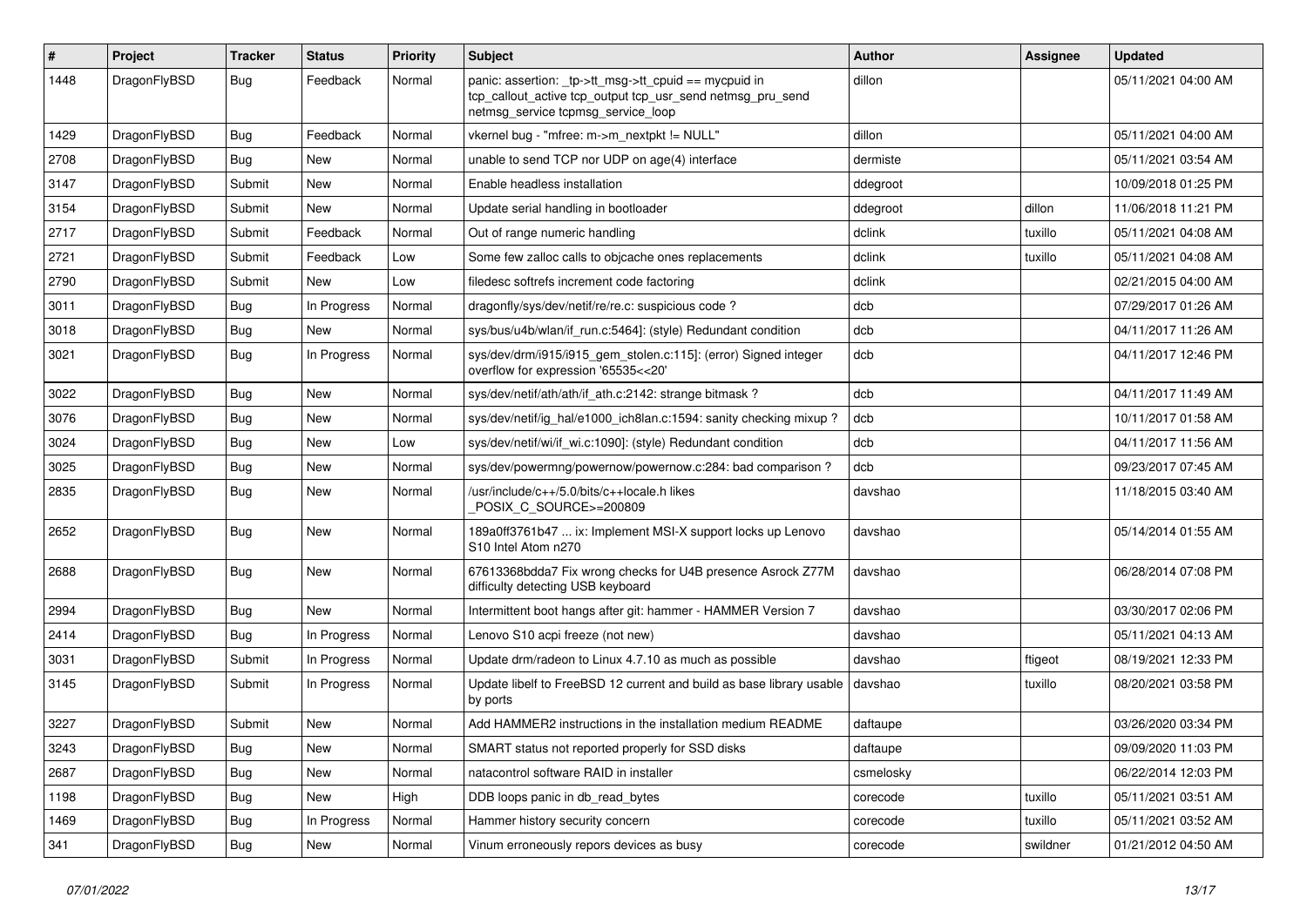| #    | Project      | <b>Tracker</b> | <b>Status</b> | <b>Priority</b> | Subject                                                                                                       | <b>Author</b> | <b>Assignee</b> | <b>Updated</b>      |
|------|--------------|----------------|---------------|-----------------|---------------------------------------------------------------------------------------------------------------|---------------|-----------------|---------------------|
| 1287 | DragonFlyBSD | <b>Bug</b>     | Feedback      | Normal          | altg configuration doesn't work                                                                               | corecode      | tuxillo         | 05/11/2021 03:51 AM |
| 1442 | DragonFlyBSD | <b>Bug</b>     | New           | Normal          | blocking SIGSEGV and triggering a segment violation produces an<br>all CPU consuming process                  | corecode      | tuxillo         | 05/11/2021 03:52 AM |
| 1587 | DragonFlyBSD | Bug            | Feedback      | Normal          | can't gdb across fork                                                                                         | corecode      | tuxillo         | 05/11/2021 03:54 AM |
| 1584 | DragonFlyBSD | Bug            | In Progress   | Normal          | can't use ssh from jail: debug1: read_passphrase: can't open<br>/dev/tty: Device busy                         | corecode      | tuxillo         | 05/11/2021 03:53 AM |
| 1547 | DragonFlyBSD | Bug            | In Progress   | Normal          | disklabel64 automatic sizing                                                                                  | corecode      | tuxillo         | 05/11/2021 03:52 AM |
| 781  | DragonFlyBSD | Bug            | In Progress   | Normal          | fdisk uses wrong geometry on usb flash drives                                                                 | corecode      | tuxillo         | 05/11/2021 03:50 AM |
| 1307 | DragonFlyBSD | Bug            | In Progress   | Normal          | hammer tid -2 shows unexpected result                                                                         | corecode      |                 | 10/18/2016 05:29 PM |
| 1474 | DragonFlyBSD | Bug            | New           | Normal          | ithread 1 unexpectedly rescheduled                                                                            | corecode      | tuxillo         | 05/11/2021 03:52 AM |
| 1475 | DragonFlyBSD | Bug            | In Progress   | Normal          | kernel blocks with low memory and syscons setting a high res mode<br>/ scrollback                             | corecode      | tuxillo         | 05/11/2021 03:52 AM |
| 911  | DragonFlyBSD | Bug            | Feedback      | Normal          | kidload/kernel linker can exceed malloc reserve and panic system                                              | corecode      | tuxillo         | 05/11/2021 03:51 AM |
| 1528 | DragonFlyBSD | Bug            | In Progress   | Normal          | ktrace does not show proper return values for pipe(2)                                                         | corecode      | tuxillo         | 05/11/2021 03:52 AM |
| 1556 | DragonFlyBSD | Bug            | New           | Normal          | many processes stuck in "hmrrcm", system unusable                                                             | corecode      | tuxillo         | 05/11/2021 03:52 AM |
| 1538 | DragonFlyBSD | Bug            | New           | Low             | mountroot should probe file systems                                                                           | corecode      | alexh           | 11/24/2010 06:35 PM |
| 1030 | DragonFlyBSD | Bug            | In Progress   | Normal          | msdosfs umount panic                                                                                          | corecode      | tuxillo         | 05/11/2021 03:51 AM |
| 1583 | DragonFlyBSD | Bug            | In Progress   | Normal          | panic: assertion: cursor->trans->sync_lock_refs > 0 in<br>hammer_recover_cursor                               | corecode      | tuxillo         | 05/11/2021 03:53 AM |
| 847  | DragonFlyBSD | Bug            | Feedback      | Normal          | processes getting stuck on mount point                                                                        | corecode      | tuxillo         | 05/11/2021 03:50 AM |
| 1440 | DragonFlyBSD | Bug            | New           | Normal          | ptrace/gdb doesn't work after process blocks SIGTRAP                                                          | corecode      | tuxillo         | 05/11/2021 03:52 AM |
| 901  | DragonFlyBSD | <b>Bug</b>     | Feedback      | Normal          | route show needs to get data from all cpus                                                                    | corecode      | tuxillo         | 05/11/2021 03:50 AM |
| 731  | DragonFlyBSD | <b>Bug</b>     | New           | Normal          | system freeze on "slice too large"                                                                            | corecode      | tuxillo         | 06/25/2022 04:01 AM |
| 742  | DragonFlyBSD | <b>Bug</b>     | In Progress   | Normal          | umount problems with multiple mounts                                                                          | corecode      | tuxillo         | 06/25/2022 04:02 AM |
| 1481 | DragonFlyBSD | <b>Bug</b>     | Feedback      | Normal          | panic: assertion: kva_p(buf) in soopt_from_kbuf (after ipfw pipe<br>show, 2.2.1-R)                            | combiner      |                 | 05/11/2021 04:01 AM |
| 2735 | DragonFlyBSD | Bug            | New           | Urgent          | iwn panics SYSSASSERT                                                                                         | cnb           |                 | 05/11/2021 03:55 AM |
| 2736 | DragonFlyBSD | <b>Bug</b>     | New           | High            | kernel panics on acpi_timer_probe function                                                                    | cnb           |                 | 05/11/2021 03:55 AM |
| 3280 | DragonFlyBSD | Bug            | New           | Normal          | KMS console and i915(4) not working in 6.0                                                                    | cmusser       |                 | 07/10/2021 03:35 AM |
| 3139 | DragonFlyBSD | <b>Bug</b>     | New           | Normal          | USB Mouse Does Not Work in DragonflyBSD guest on VirtualBox                                                   | chiguy1256    |                 | 06/24/2018 10:14 PM |
| 2858 | DragonFlyBSD | Bug            | New           | Low             | Installer "Local or UTC" question should have "No" selected by<br>default.                                    | cgag          |                 | 12/02/2015 01:18 PM |
| 2859 | DragonFlyBSD | <b>Bug</b>     | New           | Low             | Installer configuration menu always highlights "Select timezone", no<br>matter which step was last completed. | cgag          |                 | 12/02/2015 01:54 PM |
| 3143 | DragonFlyBSD | <b>Bug</b>     | New           | Normal          | assertion "0" failed in hammer2 inode xop chain sync                                                          | cbin          |                 | 07/18/2018 12:50 PM |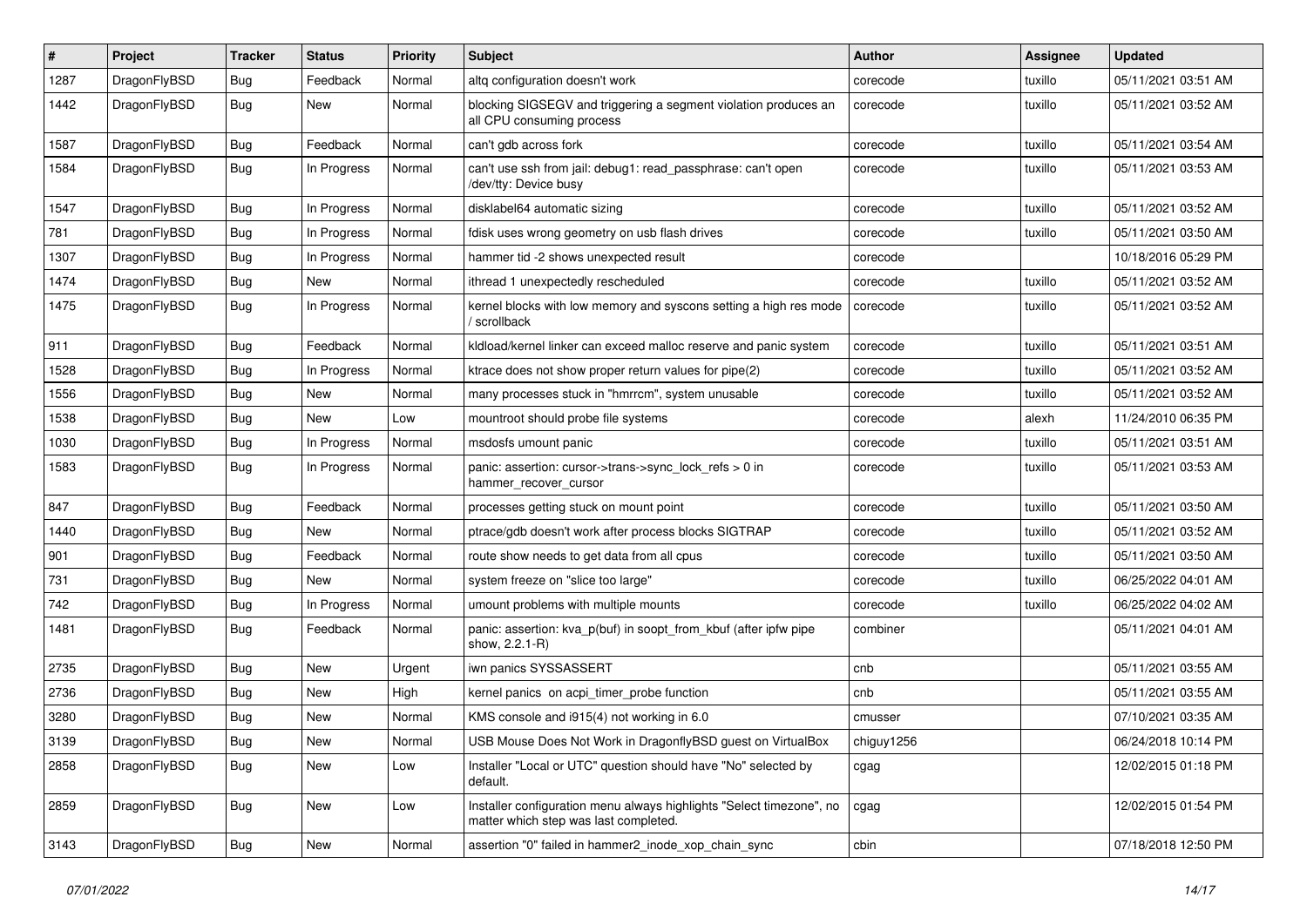| $\vert$ # | <b>Project</b> | <b>Tracker</b> | <b>Status</b> | <b>Priority</b> | <b>Subject</b>                                                                                                               | Author             | Assignee | <b>Updated</b>      |
|-----------|----------------|----------------|---------------|-----------------|------------------------------------------------------------------------------------------------------------------------------|--------------------|----------|---------------------|
| 1618      | DragonFlyBSD   | Bug            | Feedback      | Normal          | collision for 'struct pmap' when using RPC and <sys user.h=""></sys>                                                         | carenas            |          | 05/11/2021 04:05 AM |
| 2319      | DragonFlyBSD   | Bug            | New           | Normal          | crypt/passwd forward compat                                                                                                  | c.turner1          |          | 02/28/2012 12:39 PM |
| 2265      | DragonFlyBSD   | Bug            | New           | Normal          | mbsrtowcs does not properly handle invalid mbstate t in ps.                                                                  | c.turner1          | swildner | 01/10/2012 07:56 PM |
| 725       | DragonFlyBSD   | <b>Bug</b>     | In Progress   | Low             | 'make distribution' fails w/'ro' /usr/obj                                                                                    | c.turner           |          | 03/09/2013 01:01 PM |
| 2115      | DragonFlyBSD   | <b>Bug</b>     | New           | Normal          | [msk] system freeze after receive some paquet                                                                                | bsdsx              |          | 08/22/2011 10:22 AM |
| 1521      | DragonFlyBSD   | <b>Bug</b>     | Feedback      | Normal          | amd64 2.4 livecd won't mount root at boot                                                                                    | bolapara           |          | 01/28/2018 03:45 AM |
| 1594      | DragonFlyBSD   | <b>Bug</b>     | New           | Normal          | Kernel panic during boot from Live CD on Dell E6400                                                                          | bodie              |          | 05/11/2021 03:54 AM |
| 3101      | DragonFlyBSD   | Bug            | New           | Low             | PFI CGI install not working in dragonflybsd 5.0.1 USB install                                                                | bnegre82           |          | 05/11/2021 04:14 AM |
| 3110      | DragonFlyBSD   | <b>Bug</b>     | <b>New</b>    | Normal          | crash with ipfw3 under load                                                                                                  | bnegre82           |          | 12/09/2017 06:22 AM |
| 1882      | DragonFlyBSD   | Bug            | New           | Low             | Idea for handling new USB vendor/device codes                                                                                | bmk                |          | 10/20/2010 12:15 PM |
| 3281      | DragonFlyBSD   | Bug            | New           | Normal          | Crash after leaving unattended for a while                                                                                   | bhaible            |          | 07/10/2021 03:32 AM |
| 3284      | DragonFlyBSD   | Bug            | New           | Normal          | Wrong towlower() result for U+038A                                                                                           | bhaible            |          | 07/10/2021 03:34 AM |
| 3283      | DragonFlyBSD   | <b>Bug</b>     | <b>New</b>    | Normal          | mknodat() cannot create FIFOs                                                                                                | bhaible            |          | 07/10/2021 03:34 AM |
| 3282      | DragonFlyBSD   | <b>Bug</b>     | New           | Normal          | unexpected errno value from fopen()                                                                                          | bhaible            |          | 07/10/2021 03:34 AM |
| 1718      | DragonFlyBSD   | <b>Bug</b>     | Feedback      | Normal          | IDE disk drive not detected by x86 64 2.6.1 Live CD                                                                          | bcox               |          | 11/27/2021 08:25 AM |
| 3132      | DragonFlyBSD   | <b>Bug</b>     | <b>New</b>    | Low             | unifdef mined                                                                                                                | bcallah            |          | 04/26/2018 08:34 PM |
| 331       | DragonFlyBSD   | <b>Bug</b>     | In Progress   | Normal          | ftpsesame (aka Bridging S01E03)                                                                                              | bastyaelvtars      |          | 03/09/2013 12:28 PM |
| 2107      | DragonFlyBSD   | <b>Bug</b>     | <b>New</b>    | Normal          | 2.10.1 sata dvd drive issue                                                                                                  | ausppc             |          | 07/31/2011 08:41 PM |
| 1148      | DragonFlyBSD   | <b>Bug</b>     | In Progress   | Low             | BCM4311 wireless network adapter detected but not functional                                                                 | archimedes.gaviola |          | 05/11/2021 04:00 AM |
| 3278      | DragonFlyBSD   | Bug            | New           | Normal          | Second screen image is distorted                                                                                             | arcade@b1t.name    |          | 07/10/2021 03:36 AM |
| 3311      | DragonFlyBSD   | <b>Bug</b>     | <b>New</b>    | Low             | TrueCrypt support may cause kernel crash                                                                                     | arcade@b1t.name    |          | 04/29/2022 06:19 AM |
| 2878      | DragonFlyBSD   | Bug            | <b>New</b>    | Low             | [fix] CCVER problem when using clang and cpu extensions<br>(intrinsics)                                                      | arcade@b1t.name    |          | 06/24/2016 04:25 AM |
| 2882      | DragonFlyBSD   | <b>Bug</b>     | New           | Low             | bridge sends packets from individual interfaces                                                                              | arcade@b1t.name    |          | 01/09/2016 12:43 PM |
| 2877      | DragonFlyBSD   | <b>Bug</b>     | <b>New</b>    | Low             | sed fails when working with UTF-8 locale and non-UTF symbols                                                                 | arcade@b1t.name    |          | 12/30/2015 11:20 AM |
| 3209      | DragonFlyBSD   | <b>Bug</b>     | <b>New</b>    | Normal          | svc has some minor bugs                                                                                                      | arcade@b1t.name    |          | 10/24/2019 09:08 AM |
| 2329      | DragonFlyBSD   | <b>Bug</b>     | New           | Normal          | ibm x3550 & acpi                                                                                                             | ano                |          | 06/03/2014 11:37 AM |
| 2520      | DragonFlyBSD   | Bug            | <b>New</b>    | Normal          | panic: assertion "IS SERIALIZED((ifp->if serializer))" failed in<br>if default serialize assert at /usr/src/sys/net/if.c:437 | ano                |          | 03/09/2013 12:14 AM |
| 1714      | DragonFlyBSD   | Bug            | New           | Low             | hwpmc                                                                                                                        | alexh              | swildner | 08/18/2012 02:03 PM |
| 1921      | DragonFlyBSD   | Bug            | In Progress   | Normal          | we miss mlockall                                                                                                             | alexh              | tuxillo  | 06/18/2022 04:08 AM |
| 1824      | DragonFlyBSD   | <b>Bug</b>     | Feedback      | Normal          | kernel panic, x86, 2.7.3.859.ge5104                                                                                          | akirchhoff135014   |          | 03/10/2013 07:49 AM |
| 2210      | DragonFlyBSD   | <b>Bug</b>     | New           | Normal          | Bugtracker cannot assign default project for new users                                                                       | ahuete.devel       |          | 11/17/2011 11:30 AM |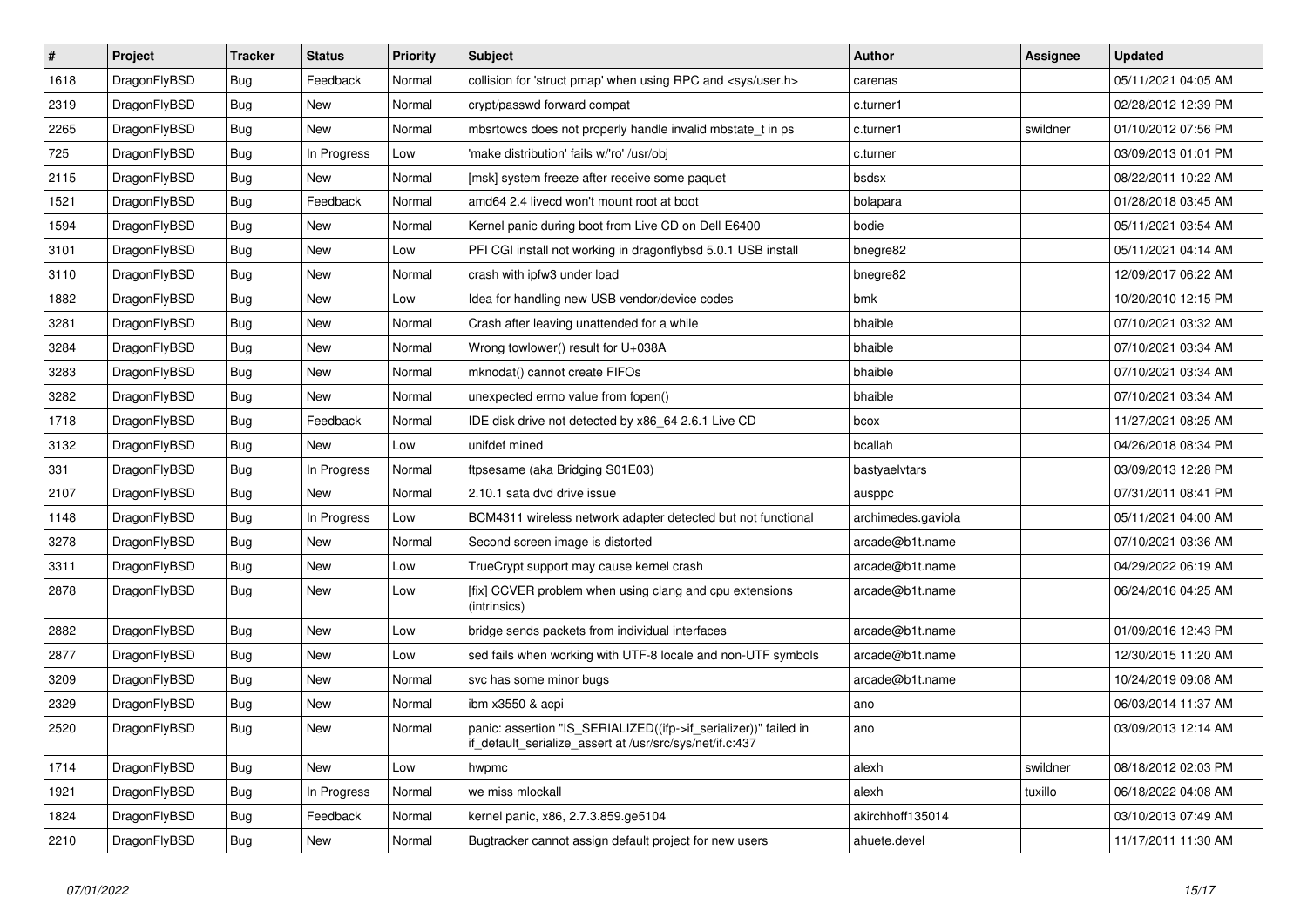| $\vert$ # | Project      | <b>Tracker</b> | <b>Status</b> | <b>Priority</b> | <b>Subject</b>                                                                                                                                              | <b>Author</b>      | Assignee | <b>Updated</b>      |
|-----------|--------------|----------------|---------------|-----------------|-------------------------------------------------------------------------------------------------------------------------------------------------------------|--------------------|----------|---------------------|
| 3299      | DragonFlyBSD | Bug            | In Progress   | Normal          | DragonFlyBSD reports utterly wrong uptime (most of the time, right<br>after booting in)                                                                     | adrian             |          | 11/11/2021 01:43 PM |
| 3301      | DragonFlyBSD | <b>Bug</b>     | <b>New</b>    | Normal          | Gkrellm from the packages is not showing logged in users in main<br>window, logged in users always $== 0$                                                   | adrian             |          | 01/08/2022 04:24 AM |
| 3300      | DragonFlyBSD | <b>Bug</b>     | <b>New</b>    | Normal          | Running Xvnc from TigerVNC package through the INETD daemon<br>in TCP WAIT mode fails hard                                                                  | adrian             |          | 01/08/2022 04:25 AM |
| 2250      | DragonFlyBSD | Bug            | <b>New</b>    | Normal          | Kernel panic                                                                                                                                                | adamk              |          | 11/23/2018 01:10 AM |
| 1941      | DragonFlyBSD | Bug            | <b>New</b>    | Normal          | wlan config crash                                                                                                                                           | abandon.every.hope |          | 12/24/2010 07:54 PM |
| 2852      | DragonFlyBSD | <b>Bug</b>     | New           | Normal          | Hammer File System - hangs on undo during system boot / mount -<br>will not recover on DragonFlyBSD newer than 3.6.0                                        | abale              |          | 05/11/2021 04:07 AM |
| 3120      | DragonFlyBSD | <b>Bug</b>     | <b>New</b>    | Normal          | Intel AC 8260 firmware does not load                                                                                                                        | Vintodrimmer       |          | 08/28/2018 03:30 AM |
| 3240      | DragonFlyBSD | <b>Bug</b>     | <b>New</b>    | High            | compile error because of openssl with /usr/dports/security/rhash for<br>mysgl 8 install                                                                     | <b>UlasSAYGIN</b>  |          | 06/04/2020 08:05 AM |
| 3219      | DragonFlyBSD | Bug            | <b>New</b>    | Normal          | x11/xorg port can not be build                                                                                                                              | <b>UlasSAYGIN</b>  |          | 03/31/2020 08:57 AM |
| 2595      | DragonFlyBSD | <b>Bug</b>     | <b>New</b>    | Normal          | DragonFly 3.4.3 crashes on SUN Blade X6250 with Qlogic ISP 2432<br>FC card                                                                                  | Turvamies          |          | 10/07/2013 11:53 AM |
| 2493      | DragonFlyBSD | <b>Bug</b>     | <b>New</b>    | Normal          | vidcontrol: invalid video mode name                                                                                                                         | Svarov             |          | 01/24/2013 09:55 AM |
| 1246      | DragonFlyBSD | <b>Bug</b>     | New           | Normal          | bad resolution (monitor desync) with livedvd                                                                                                                | Przem0l            |          | 02/18/2014 06:29 AM |
| 2499      | DragonFlyBSD | <b>Bug</b>     | In Progress   | Urgent          | DRAGONFLY_3_2 lockd not responding correctly                                                                                                                | Nerzhul            |          | 01/22/2013 12:47 PM |
| 3006      | DragonFlyBSD | Bug            | New           | Normal          | boot0cfg: panic in kern udev.c in function udev dict set cstr when<br>installing in VirtualBox                                                              | MichiGreat         |          | 04/01/2017 02:22 PM |
| 2453      | DragonFlyBSD | Bug            | <b>New</b>    | Normal          | panic: assertion "gd->gd spinlocks == $0$ " failed                                                                                                          | Johannes.Hofmann   |          | 11/12/2012 12:54 PM |
| 1700      | DragonFlyBSD | Submit         | In Progress   | Normal          | skip boot2 menu on <enter></enter>                                                                                                                          | Johannes.Hofmann   | tuxillo  | 05/15/2022 08:35 AM |
| 1850      | DragonFlyBSD | <b>Bug</b>     | New           | Normal          | volume-add on hammer root fs panic                                                                                                                          | Johannes.Hofmann   |          | 04/18/2019 04:27 AM |
| 2617      | DragonFlyBSD | <b>Bug</b>     | Feedback      | Normal          | Possible issue with wireless mouse on 3.6 release                                                                                                           | FilippoMo          |          | 01/14/2015 03:42 PM |
| 2618      | DragonFlyBSD | <b>Bug</b>     | <b>New</b>    | Normal          | mouse problem on RELEASE-3_6_0                                                                                                                              | FilippoMo          |          | 12/20/2013 03:26 AM |
| 2620      | DragonFlyBSD | <b>Bug</b>     | <b>New</b>    | Normal          | moused problem                                                                                                                                              | FilippoMo          |          | 12/20/2013 10:32 AM |
| 989       | DragonFlyBSD | Bug            | <b>New</b>    | Normal          | installer/fdisk trouble with wrapped values                                                                                                                 | Discodestrover     |          | 02/18/2014 06:27 AM |
| 2806      | DragonFlyBSD | <b>Bug</b>     | <b>New</b>    | Normal          | failed to configure a link-local address on ath0 (errno = 22)                                                                                               | Chingyuan          |          | 05/25/2021 01:00 AM |
| 2870      | DragonFlyBSD | Bug            | <b>New</b>    | High            | Broken text and icons when glamor acceleration is used                                                                                                      | 375gnu             | ftigeot  | 01/31/2016 12:13 AM |
| 3194      | DragonFlyBSD | Bug            | <b>New</b>    | High            | Hammer kernel crash on mirror-stream of PFS after upgrade<br>(assertion "cursor->flags &<br>HAMMER_CURSOR_ITERATE_CHECK" failed in<br>hammer_btree_iterate) | Anonymous          |          | 06/29/2019 01:32 PM |
| 2052      | DragonFlyBSD | Bug            | <b>New</b>    | Normal          | Kernel panic: CPU APIC ID out of range                                                                                                                      | Anonymous          |          | 05/02/2011 11:06 AM |
| 1695      | DragonFlyBSD | Bug            | <b>New</b>    | Normal          | NFS-related system breakdown                                                                                                                                | Anonymous          |          | 04/10/2014 12:35 AM |